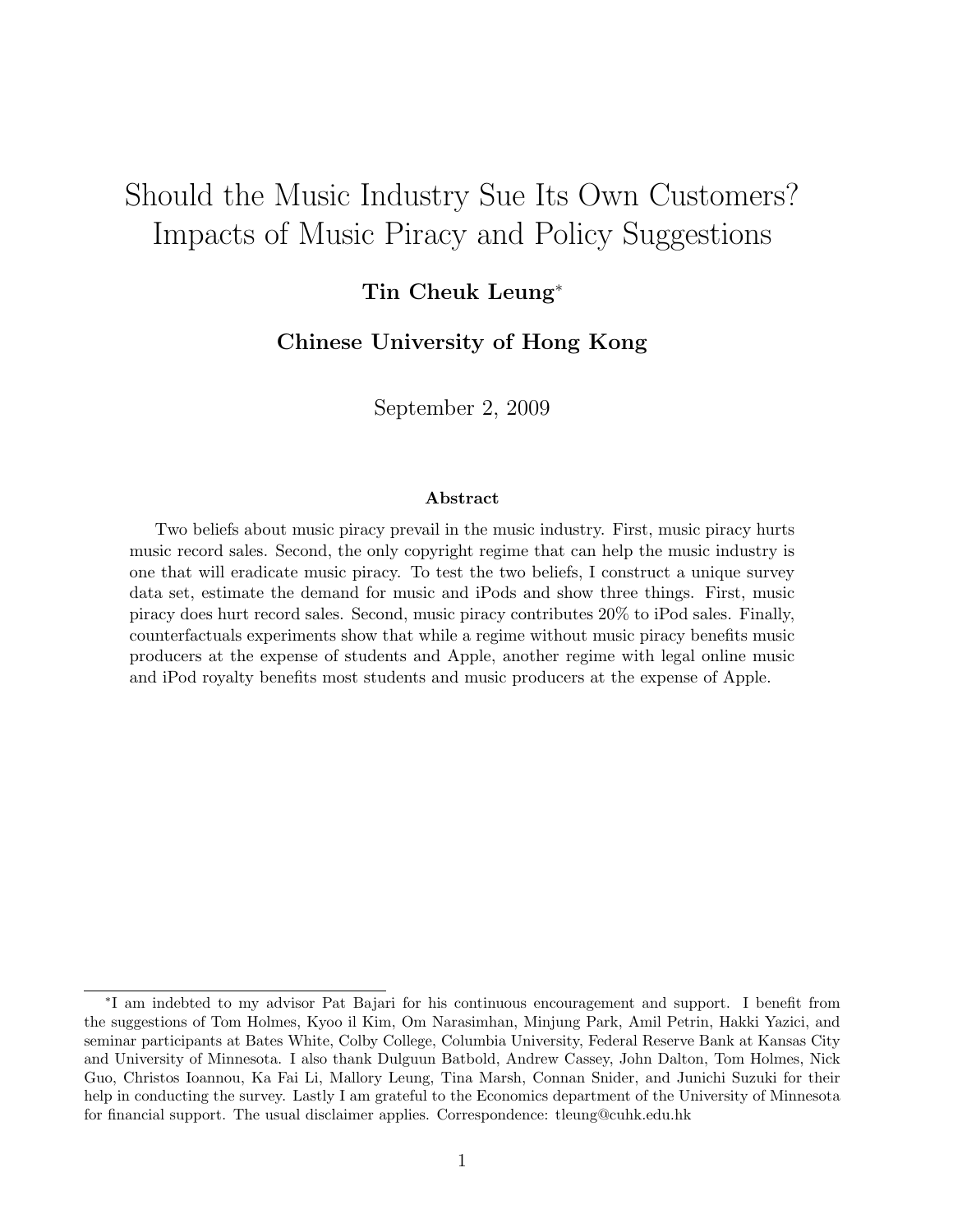# 1 Introduction

The belief that music piracy hurts record sales prevails in the music industry.<sup>[1](#page-0-0)</sup> In 1999, record sales started to decline after a steady growth for more than a decade. In the very same year, Napster, the first ever Peer-to-Peer (P2P) software used by people to pirate music, started to operate. Music industry representatives, including the Recording Industry Association of America (RIAA) and the International Federation of the Phonographic Industry (IFPI), believe and argue that this is not a coincidence. At the same time, some economists combine data of illegal downloading from different sources with data on album sales and find that music piracy hurts record sales.[2](#page-0-0) Oberholzer-Gee and Strumpf (2007) disagree, however. They argue that music piracy "allows users to learn about music they would not otherwise be exposed to" and thus may boost record sales. They construct a unique data set using weekly volumes of illegal downloads and show that the effect of music piracy on record sales " is not statistically distinguishable from zero. The economic effect of the point estimate is also small." These contradicting findings cast doubt on the belief. Whether music piracy hurts record sales is still an open empirical question.

In this paper I answer this question with a different approach by constructing a unique survey data set (Section [4\)](#page-9-0). My results contrast with what Oberholzer-Gee and Strumpf (2007) claim and support this belief in the music industry (Section [5\)](#page-13-0).

This first belief that music piracy hurts record sales leads to a second in the music industry: The only copyright regime that can help the music industry is one that will eradicate music piracy. The music industry claims that not only does the eradication of music piracy help the industry, it also benefits society. IFPI claims on its web site that "copyright has underpinned an extraordinary modern economic success story... The dramatic growth of the artistic, cultural and other creative industries... would have been impossible without the strong levels of copyright protection." However, some economists do not agree that eradicating music piracy necessarily benefits society, nor is it the only regime that can help the music industry. Nordhaus (1969) argues that there is a trade-off for enforcing copyrights (or eradicating music piracy):

<sup>&</sup>lt;sup>1</sup>I use music piracy and illegal downloading interchangeably in this paper.

 $2$ See Blackburn (2004), Liebowitz (2006), Peitz and Waelbroeck (2004), Rob and Waldfogel (2006) and Zentner (2006).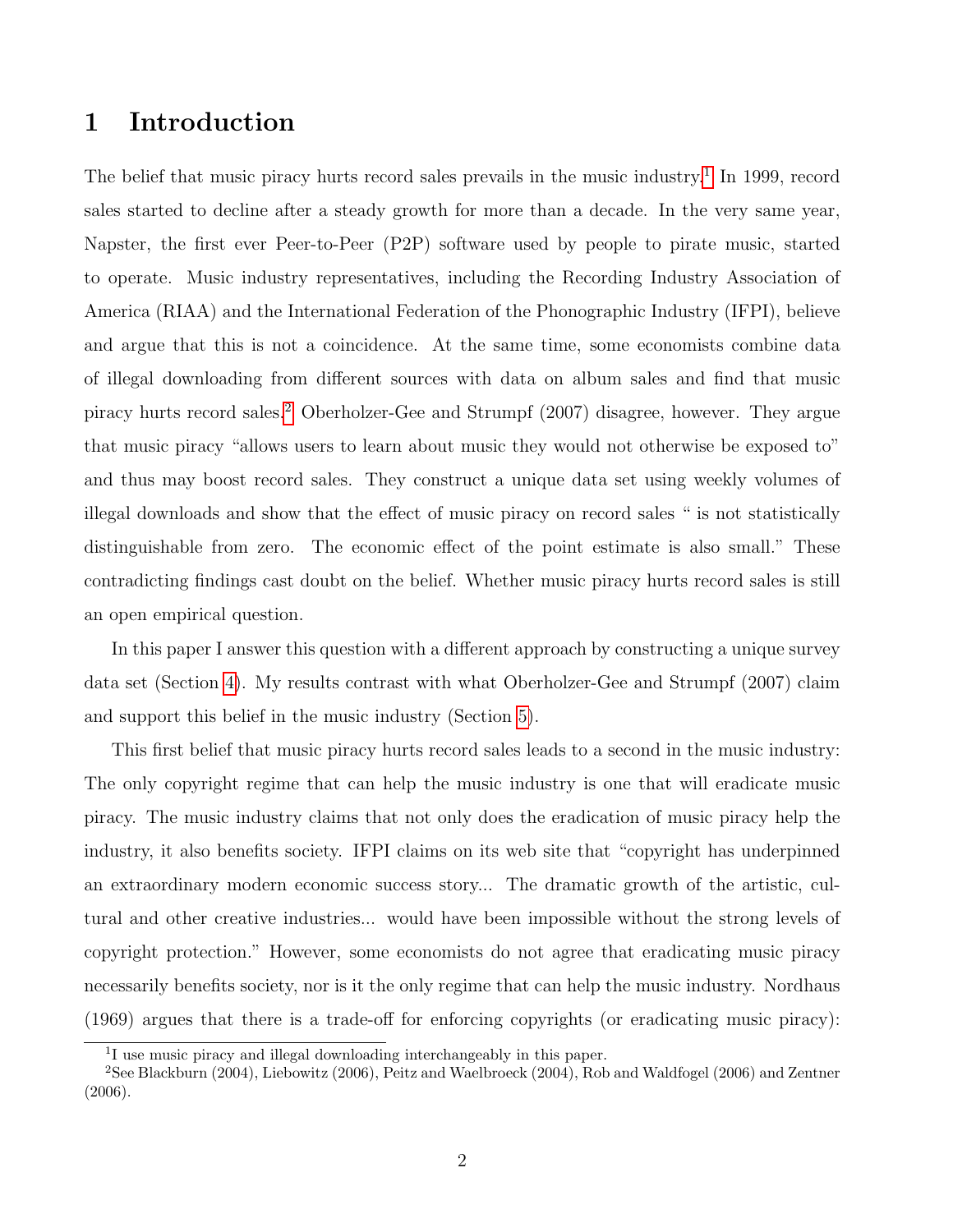Weak copyrights lead to under-provision. Strong copyrights create monopoly distortions. Kremer (1998) proposes a regime in which the government buys copyrights of music records (to provide incentives to create music) and legalizes music piracy (to minimize monopoly distortions). Boldrin and Levine (2008) propose a regime that abolishes the current copyright system and legalizes music piracy. They argue that the revenue generated between first legal release and first pirated release provides enough incentives for music producers to create music. Netanel (2003) and Fisher (2004) also propose a regime that legalizes music piracy, with a governmentfinanced fund to compensate music producers according to download rates of their records. The government then finances the fund by collecting royalties from producers whose products benefit from the legalization of music piracy. Proposals of copyright regime abound. Yet, no one has done any convincing empirical research that supports one particular regime. The validity of the second belief about music piracy still requires serious empirical research.

To the best of my knowledge, this is the first paper that quantitatively tests the validity of the second belief by evaluating the impacts of different copyright regimes. In this paper, in addition to the Current Regime which mimics the current copyright system, I also evaluate the impact of two other regimes (Section [3\)](#page-7-0). The first of these is the No Music Piracy Regime in which the government eradicates music piracy. The second of these is the Free Music-Royalty Regime proposed by Netanel (2003) and Fisher (2004), with Apple (a dominant brand of MP3 players) paying the royalties. Although music piracy hurts record sales, it boosts sales of MP3 players. The sales of iPod, which is the dominant brand in the MP3 players market, arguably benefit the most from music piracy. Sabbagh (2008) reports that "[T]eenagers and students have an average of more than 800 illegally copied songs each on their digital music players," with a high proportion of those digital music players being iPods. Apple has experienced an exponential growth in the sales and revenue of iPods since their introduction in 2001. Revenue from iPods grew from \$344 million in 2003 to \$7.6 billion in 2006, according to revenue data from Apple Inc. If increased profits from the boosted sales of iPods exceed the loss from declining record sales, it is possible to legalize music piracy, set up a royalty system mentioned above, and make everyone better off. The implementation of the Free Music-Royalty Regime brings about two effects on society: On the one hand, if royalties provide enough incentive for music producers to create music, this eliminates the wedge between price and marginal cost and creates surplus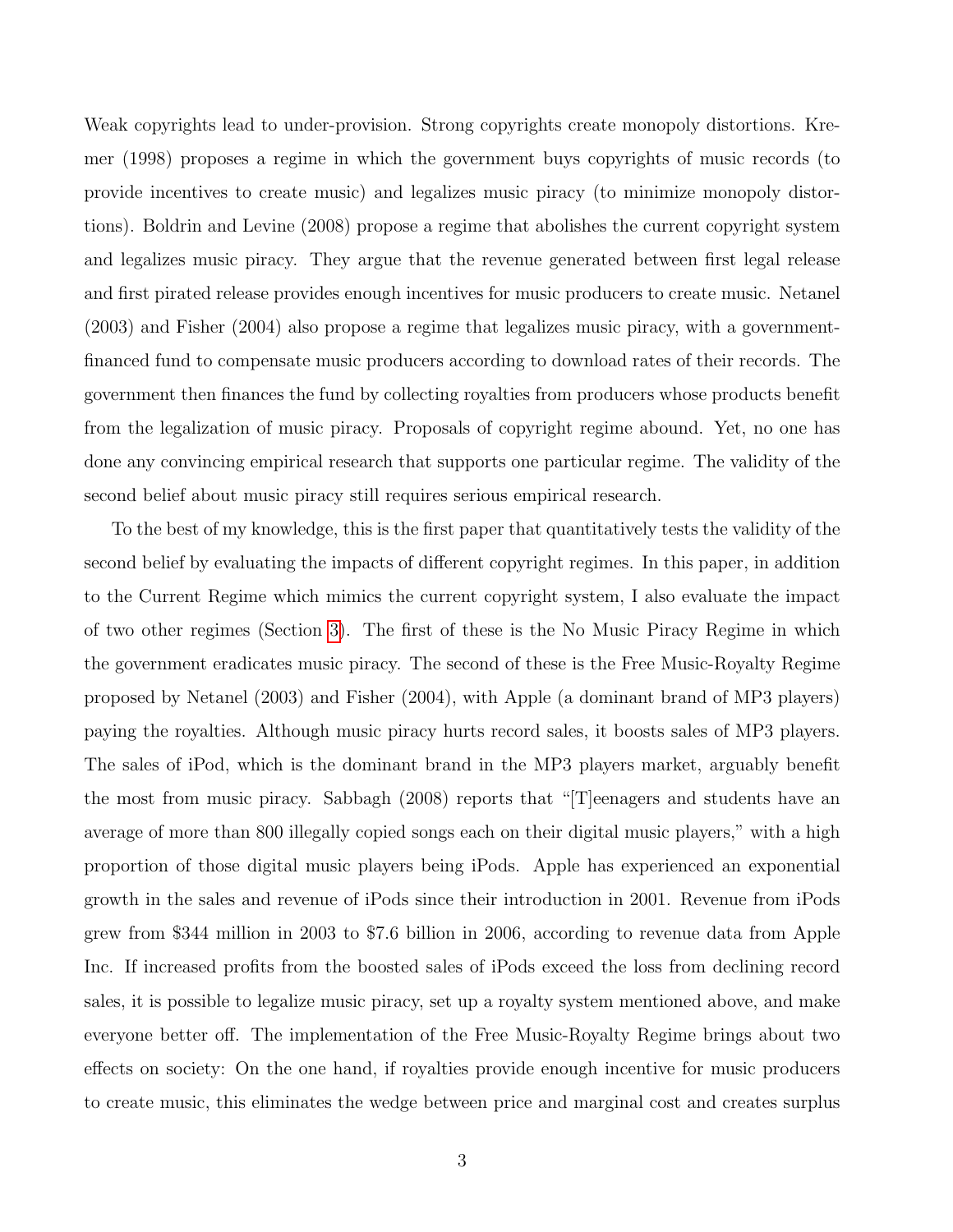gain in the music market. On the other hand, the royalty burden placed on Apple creates a distortion and surplus loss in the iPod market. Whether the surplus gain in the music market outweighs the surplus loss in the iPod market is an empirical question. In this paper I try to give an answer. Results of counterfactuals (Section [7\)](#page-20-0) indicate that while the No Music Piracy Regime benefits music producers at the expense of students and Apple, the Free Music-Royalty Regime benefits most students and music producers at the expense of Apple. The total surplus also increases in the Free Music-Royalty Regime. In other words, under the Free Music-Royalty Regime, the surplus gain in the music market outweighs the surplus loss in the iPod market.

I construct a unique conjoint survey data set (Section [4\)](#page-9-0) from 884 undergraduates at the University of Minnesota for my empirical analysis. In the survey, students answer two main types of questions. First, they report their demographic information and their recent consumption of both music and iPods. Second, in the conjoint survey, they make hypothetical choices on music (from both legal and illegal sources) and iPods in twelve hypothetical tasks. Green and Rao (1971) first introduce conjoint survey analysis as a way to elicit demand estimates. Conjoint survey data are also known as stated-preference data, as opposed to revealed-preference data collected from real world observations. There are two main advantages to using conjoint survey data, instead of real market data, in this research. First, this is possibly the only way to create a panel data set on the consumption of legal music, iPods, and music piracy. As I argue before, it is important to know the impact of any copyright regime changes in the music industry on other related products like iPods. This requires a clean panel data set on both the consumption of music (from both legal and illegal sources) and iPods. Second, in this conjoint survey, I can use instruments for illegal downloads that are not available in other works for reasons discussed in Section [4.2.](#page-11-0)

Several studies argue that conjoint survey data can generate reliable demand estimates.<sup>[3](#page-0-0)</sup> Applications of conjoint survey analysis abound. Hensher and Louviere (1983) forecast the choice of attendance at various types of international expositions. Hensher (1994) reviews the development of using conjoint analysis to estimate transportation choice. Many multinational corporations like Marriott, Procter & Gamble (P&G) and General Motors also use conjoint

<sup>3</sup>Carlsson and Martinsson (2001) and Hensher, Louviere, and Swait (1999) collect both stated-preference data and revealed-preference data of donation choice and freight shipper choice. They show that the hypothesis of parameter equality holds for most parameters across the two data sources.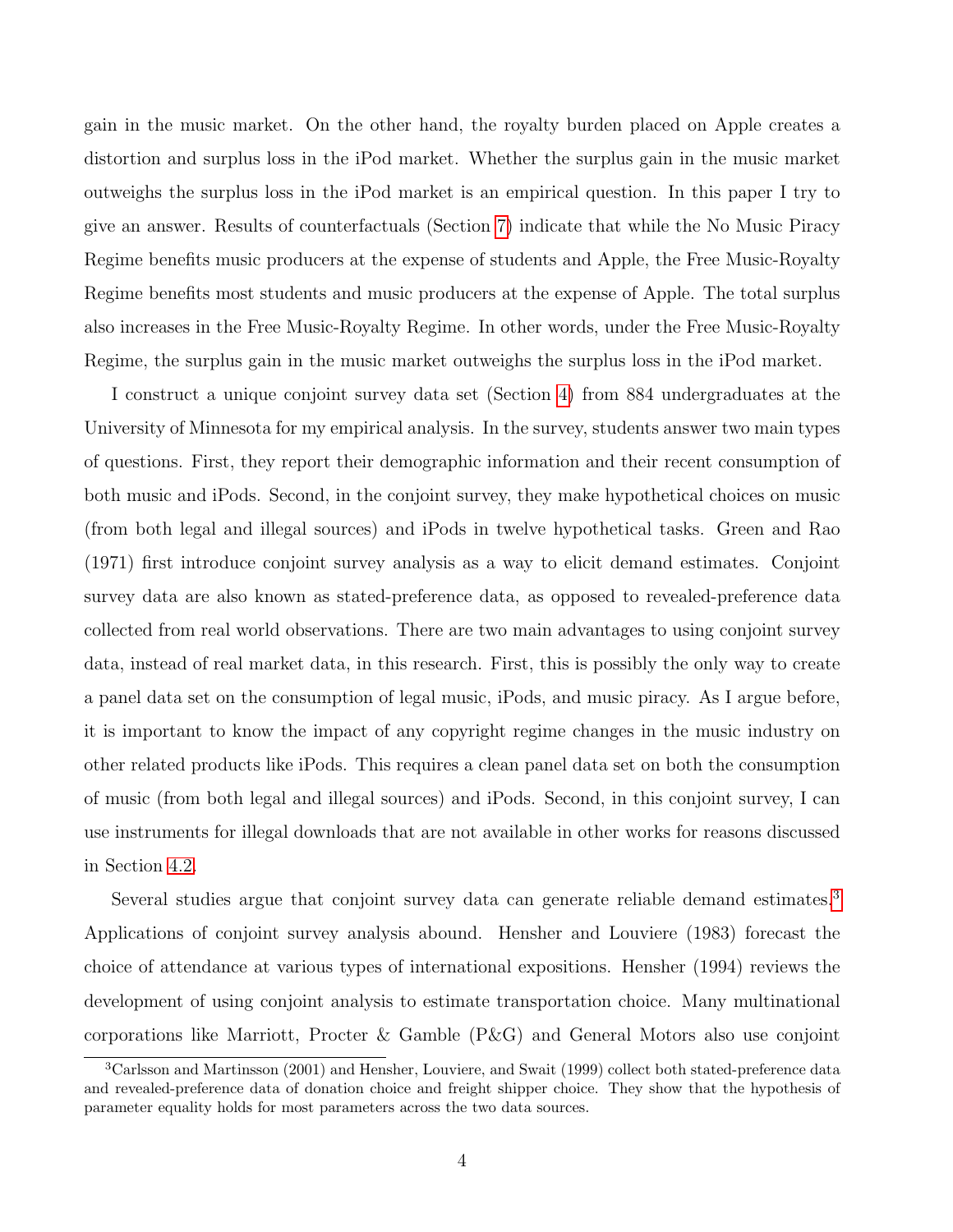survey data to estimate demand for new products (Green, Krieger, and Wind (2004) and Orme  $(2005)$ ).

My empirical analysis consists of three parts. First, I set up a demand system of three types of music: CDs, legally-purchased iTunes songs, and pirated songs from P2P web sites (Section [5\)](#page-13-0). I estimate this system of three simultaneous equations using the three-stage least-squares method. Results suggest that music piracy hurts record sales. Second, I use the estimates from the first part to set up a random-coefficient discrete demand model for iPods (Section [6\)](#page-16-0). I follow Rossi, Allenby, and McCulloch (2005) to set up a hierarchical Bayesian discrete demand model for iPods, with a mixture of normal priors, and then use a hybrid of Gibbs Sampling and Metropolis-Hasting algorithm to implement posterior inference. Estimates indicate that music piracy boosts demand and sales of iPods. Third, I use the estimates from the first and second part to conduct counterfactuals to evaluate the welfare effect of different regimes (Section [7\)](#page-20-0). Results show that the second belief in the music industry is wrong under reasonable music prices: An alternative copyright regime, the Free Music-Royalty Regime, can make music producers and most students better off, at the expense of Apple.

The organization of the article is as follows: Section [2](#page-4-0) briefly describes the current situation of growing music piracy and declining record sales. Section [3](#page-7-0) summarizes three different copyright regimes that people propose. Section [4](#page-9-0) discusses the conjoint survey data set. Sections [5](#page-13-0) and [6](#page-16-0) set up the demand for music and the demand for iPods, and discuss results of the estimation. Section [7](#page-20-0) conducts counterfactual experiments using results from Sections [5](#page-13-0) and [6.](#page-16-0) Section [8](#page-23-0) concludes.

# <span id="page-4-0"></span>2 Music Piracy Growing, Record Sales Shrinking

#### 2.1 Music Piracy is Growing

P2P technology enhances the speed of pirating music and triggers the growth of music piracy. In 1999, the first P2P software, Napster, began to operate, and the number of music pirates has been growing ever since.

People pirate music on the Internet because the cost of doing so is low. If the cost is even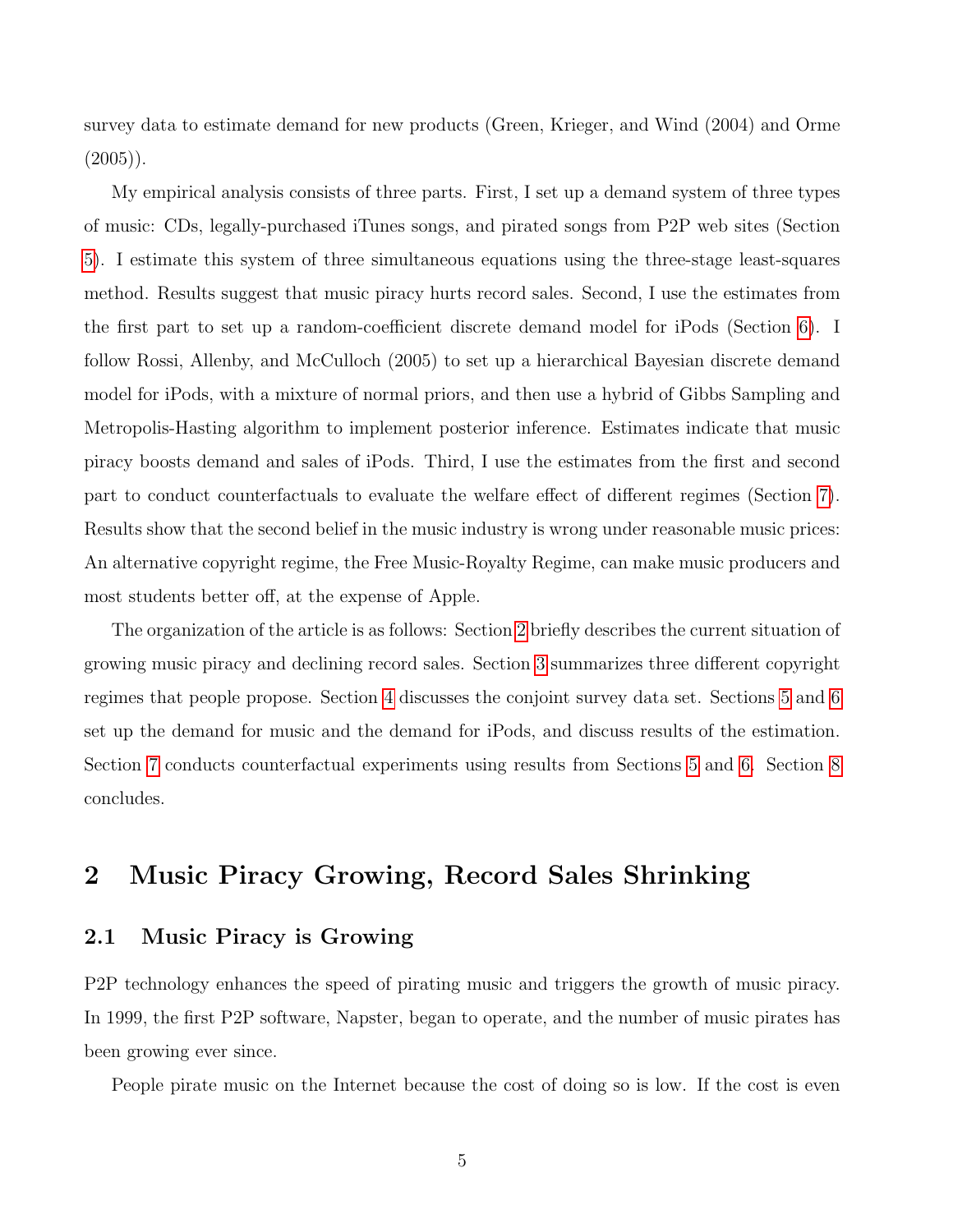lower, more people would pirate music. Recent advancement in Internet connection speeds has reduced the time cost of pirating music over the Internet, which has led to the growth in music piracy. The marketing research firm Big Champagne finds that there is an increasing trend of people searching, clicking, and pirating music—the average simultaneous users of P2P software in the U.S. increased from 3.5 million in August 2002 to more than 6 million in October 2006 (figure [1\)](#page-37-0).<sup>[4](#page-0-0)</sup> This growing number of music pirates translates into a huge number of pirated songs. IFPI estimates that "almost 20 billion songs were illegally downloaded in 2005."

#### 2.2 Record Sales are Shrinking

Music is important to Americans. The average American enjoys almost an hour of music per day.[5](#page-0-0) Before Napster, a major source of this enjoyment was music records. Record sales almost quadrupled between 1990 and 1999. The 1990s were a heyday for the music industry. However, once Napster appeared on the scene in 1999, record sales have declined by \$3.6 billion (figure [2\)](#page-37-1).

The music industry believes that music piracy hurts record sales; actions taken by music industry representatives reveal this belief. In 1999, the RIAA sued Napster. Ultimately, this lawsuit led to the shutdown of Napster in 2001. In addition, between 2003 and 2005, the RIAA sued approximately 11,700 individual pirates, despite the reputation cost of suing its own customers.[6](#page-0-0)

Various economists create their own data sets on illegal downloads to estimate the effect of music piracy on record sales. Rob and Waldfogel (2006) conduct a survey in universities to collect a panel data set on both illegal downloads and album consumption. Oberholzer-Gee and Strumpf (2007) and Blackburn (2004) collect panel data sets on music piracy by tracking individual illegal downloading behavior on P2P software. They all supplement their data with aggregate record sales data either from the RIAA or from Neilsen Soundscan.

Both Oberholzer-Gee and Strumpf (2007) and Rob and Waldfogel (2006) run a regression in

<sup>&</sup>lt;sup>4</sup>There was a wave of lawsuits against individual pirates in 2003, which caused the decline in the number of P2P users at that time. This motivates me to put the expected punishment as part of the covariates in the conjoint survey in Section [4.](#page-9-0)

<sup>5</sup>See Table No.909 "Media Usage and Consumer Spending: 1993 to 2003" in the 2000 U.S. Statistical Abstract. <sup>6</sup>See AssociatedPress (2005).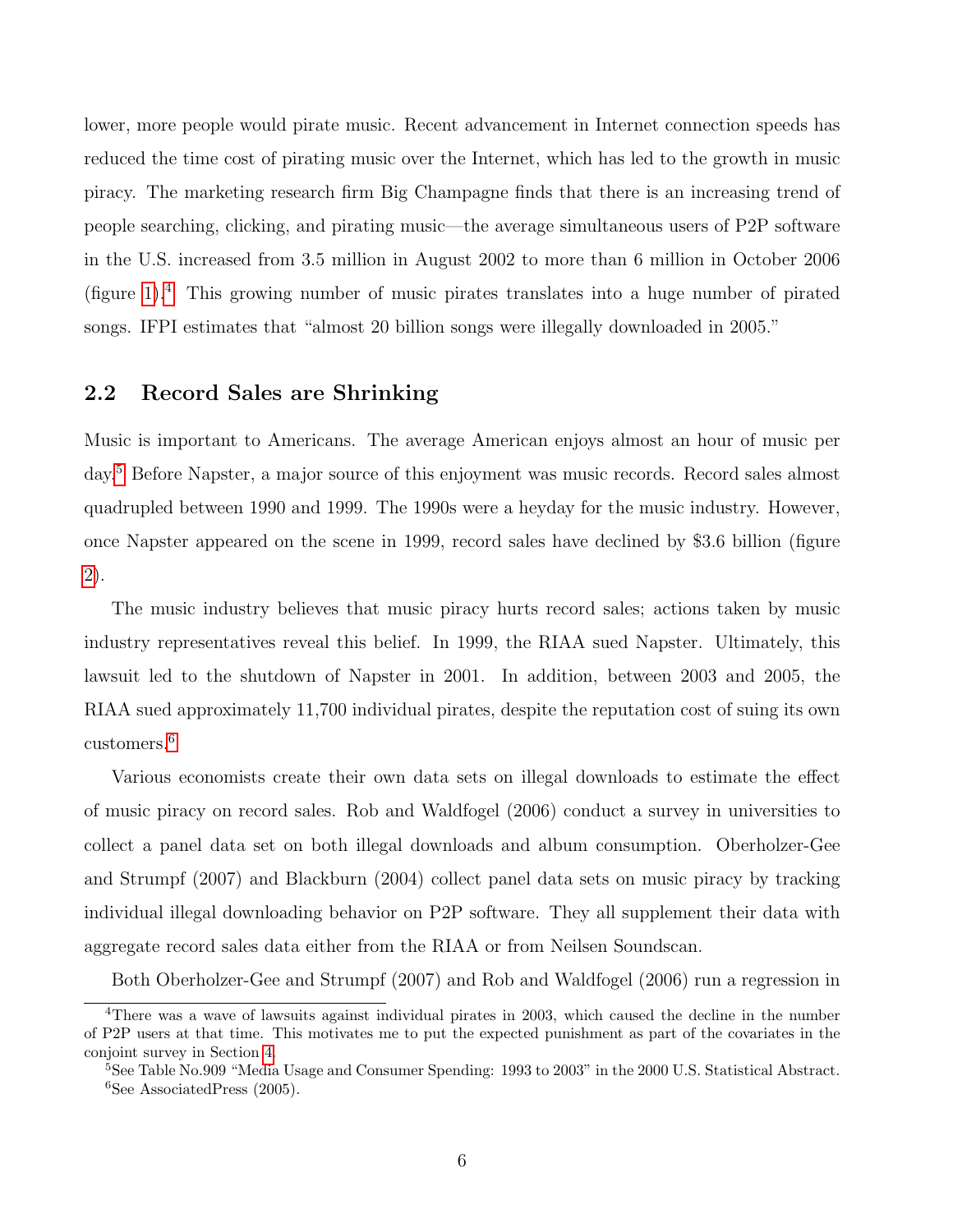<span id="page-6-0"></span>this form to see the displacement effect of illegal downloads on album sales:

$$
A_{jt} = X_{jt}\beta + \alpha D_{jt} + \epsilon_{jt} \tag{1}
$$

where  $A_{jt}$  is the sales of album j at time t,  $D_{jt}$  is the number of illegal downloads,  $X_{jt}$  are other covariates.  $D_{jt}$  may be endogenous. Popular albums usually attract more downloads. In this case  $D_{jt}$  is positively correlated with  $\epsilon_{jt}$ , and the estimate of  $\alpha$  would have an upward bias. They deal with this problem by finding instruments for illegal downloads that are not themselves related to album sales and thus not correlated with  $\epsilon_{it}$ . Oberholzer-Gee and Strumpf (2007) use the number of German students on vacation as an instrument for illegal downloads under the premise that high school German students spend more time on pirating music during their holidays. <sup>[7](#page-0-0)</sup> Rob and Waldfogel (2006) use the speed of students' Internet connection as an instrument under the assumption that students do not choose Internet speed based on their music preference.

Rob and Waldfogel (2006) and Blackburn (2004) find that music piracy hurts record sales. Rob and Waldfogel (2006) find that "one (illegally) downloaded album reduces music purchases of roughly one-fifth of an album." Blackburn (2004) estimates in his counterfactuals that "the lawsuits brought by the RIAA have resulted in an increase in album sales of approximately 2.9% during the 23 week period after the lawsuit strategy was publicly announced."

Oberholzer-Gee and Strumpf (2007), however, argue that the effect of music piracy on record sales "is not statistically distinguishable from zero. The economic effect of the point estimate is also small." They argue that there could be other more important factors leading to the decline of record sales. First, there might be a shift in entertainment spending from music records toward recorded movies. Second, people might have replaced their old LPs with CDs in the mid-1990s, which boosted record sales then, but by 1999, which was, coincidentally, the year Napster began to operate, people had finished their replacement process. Third, the emergence of digital (online) music stores, like iTunes, provide an even closer substitute to CDs. Table 1 shows that the number of legal downloads of both single tracks and albums increased by

<sup>7</sup>Liebowitz (2007) points out that Oberholzer-Gee and Strumpf (2007) make a contradictory claim in their quasi-experiment that illegal downloading decreases in the summer because American college students lose their broadband connections during their vacation. Since both countries have both high school and college students, we should not expect school holidays to have any clear theoretical impact on illegal downloading.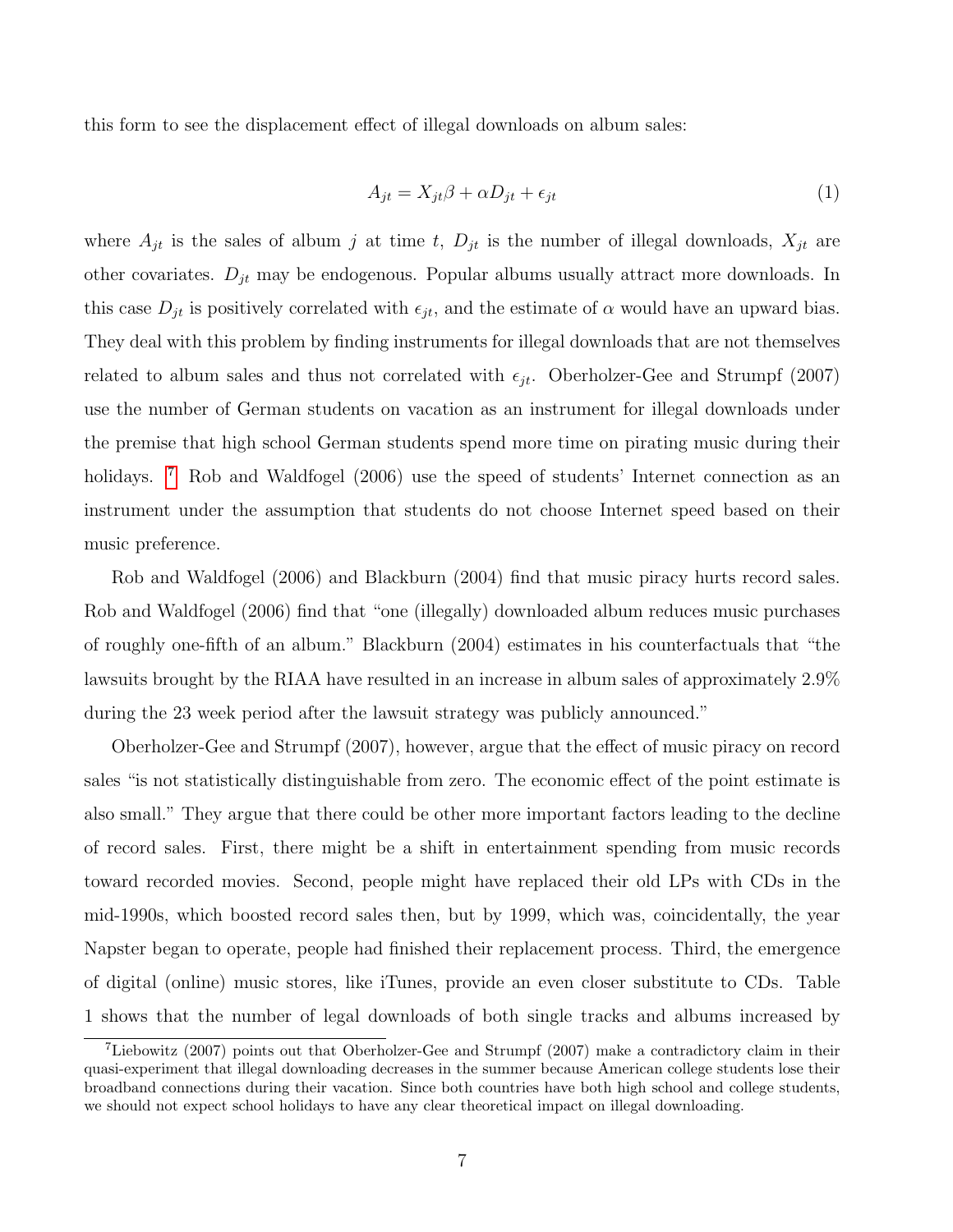more than 50% per year from 2004 to 2006. On top of these other factors, Oberholzer-Gee and Strumpf (2007) argue that music piracy may in fact boost record sales since it allows consumers to learn about music they would not otherwise be exposed to.

These conflicting findings lead to my first question: Does music piracy hurt record sales? And, if so, by how much? I use a different approach to answer the question. Section [4](#page-9-0) describes the conjoint survey data set and compares the pros and cons of this data set with data sets used by others.

## <span id="page-7-0"></span>3 Possible Copyright Regimes

Results in Section [5](#page-13-0) suggest that music piracy hurts record sales. This has two counteracting effects on society. On the one hand, music piracy minimizes monopoly distortion in the music market since P2P technology reduces the marginal cost of distributing music to virtually zero. In the short run, taking the music supply as given, people are able to pirate and enjoy more music using P2P software like Napster. Society benefits from music piracy. On the other hand, music piracy hurts record sales, reduces income to music producers, and stifles their incentive to create new music. In the long run, music producers create less music, and people have less music to enjoy. Society may suffer from music piracy.

This leads to my second question in this paper: Is there a copyright regime that can both maximize people's enjoyment of music and provide music producers enough incentive to create music?

Proposals of copyright regime abound; I classify them into three copyright regimes.<sup>[8](#page-0-0)</sup>

#### 3.1 Current Regime

In the Current Regime, the RIAA uses the No Electronic Theft Act to occasionally file lawsuits against P2P software companies and individual pirates. In the first decade of this century, two of the biggest P2P software companies, Napster and Kazaa, were sued and later forced to shut down. Between September 2003 and June 2005, 11,700 music pirates were sued.[9](#page-0-0) This wave of

<sup>8</sup>Section [7](#page-20-0) gives a more detailed description of the three regimes.

<sup>&</sup>lt;sup>9</sup>See AssociatedPress (2005).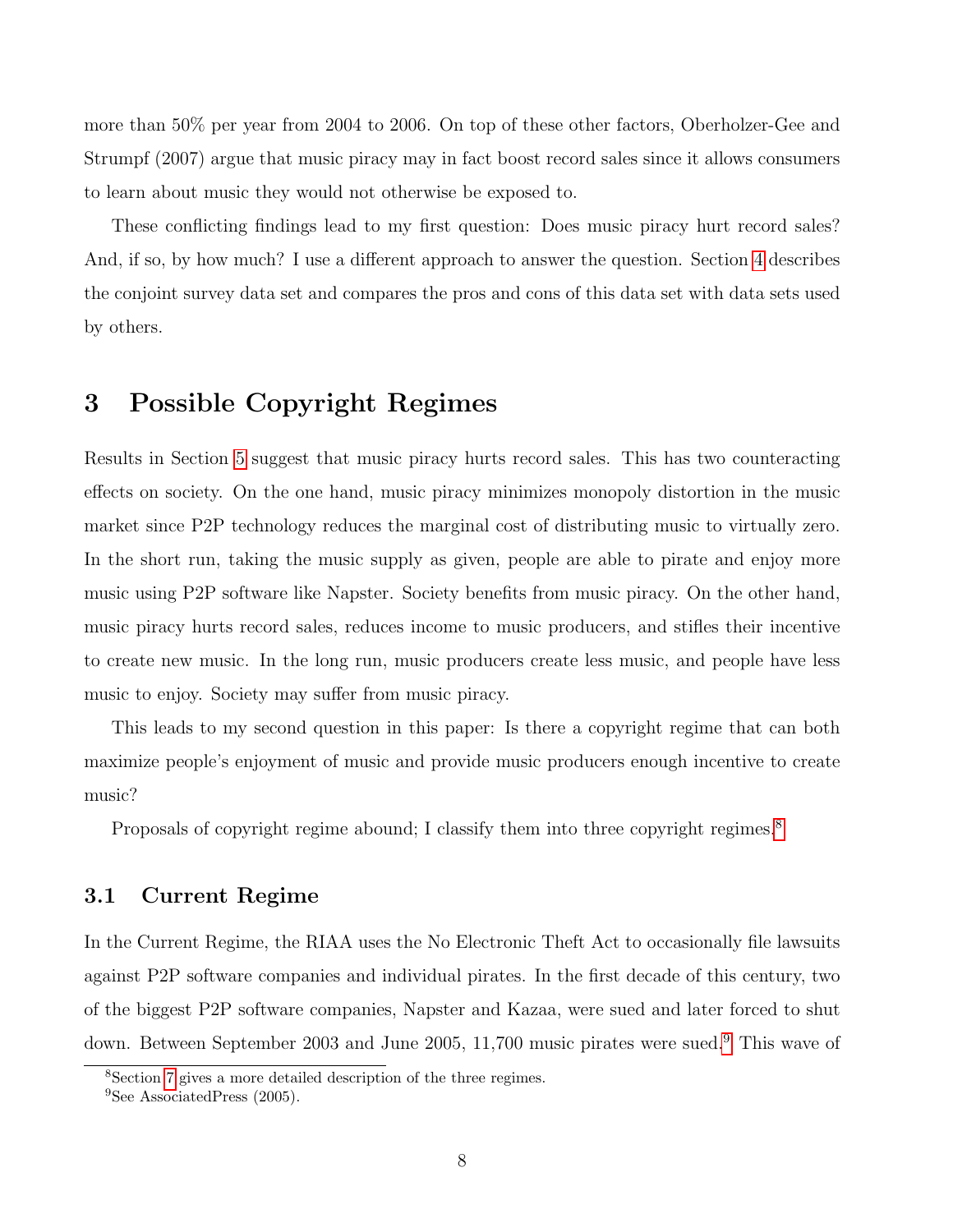lawsuits, however, turned out to be one-shot; after a slight decrease immediately following the rulings, the number of music pirates continued to grow (figure [1\)](#page-37-0).

### 3.2 No Music Piracy Regime

In the No Music Piracy Regime, the government increases the expected punishment of piracy in order to eradicate music piracy. This provides music producers enough income and incentive to create music. Eradicating music piracy is difficult, yet possible if Internet Service Providers cooperates. Currently there are proposals in France and Britain urging Internet Service Providers to voluntarily band together and crack down on pirate subscribers.

#### 3.3 Free Music-Royalty Regime

While the music industry loses income from declining record sales, many complements of music, including MP3 players, have experienced growth in sales and revenue in the era of music piracy. Apple, the producer of iPods which is the dominant brand in the MP3 market, is no exception. According to the revenue data from Apple Inc, revenue of iPods grew from \$344 million in 2003 to \$7.6 billion in 2006 (figure [2\)](#page-37-1).

The Free Music-Royalty Regime replicates the regime proposed by Fisher (2004) and Netanel (2003). In this regime, music piracy is legal, and Apple pays royalties to the music industry for the boosted iPod sales.[10](#page-0-0) The implementation of the Free Music-Royalty Regime brings about two effects on society: On the one hand, if royalties provide enough incentive for music producers to create music, this eliminates the wedge between price and marginal cost and creates a surplus gain in the music market. On the other hand, the royalty burden placed on Apple creates a distortion and surplus loss in the iPod market.

All three regimes have advocates. However, to the best of my knowledge, no one has put forth a convincing empirical analysis to evaluate these copyright regimes. My contribution to the literature is twofold. First, I use a unique data set to quantitatively estimate the complementary relationship between music and iPods. Second, I quantitatively evaluate and compare the surpluses felt by different social groups under the three regimes.

<sup>10</sup>Without legalizing music piracy, the Japanese government recently proposed a plan to charge copyright royalties on sales of iPods. See <http://search.japantimes.co.jp/cgi-bin/nb20080507a1.html>.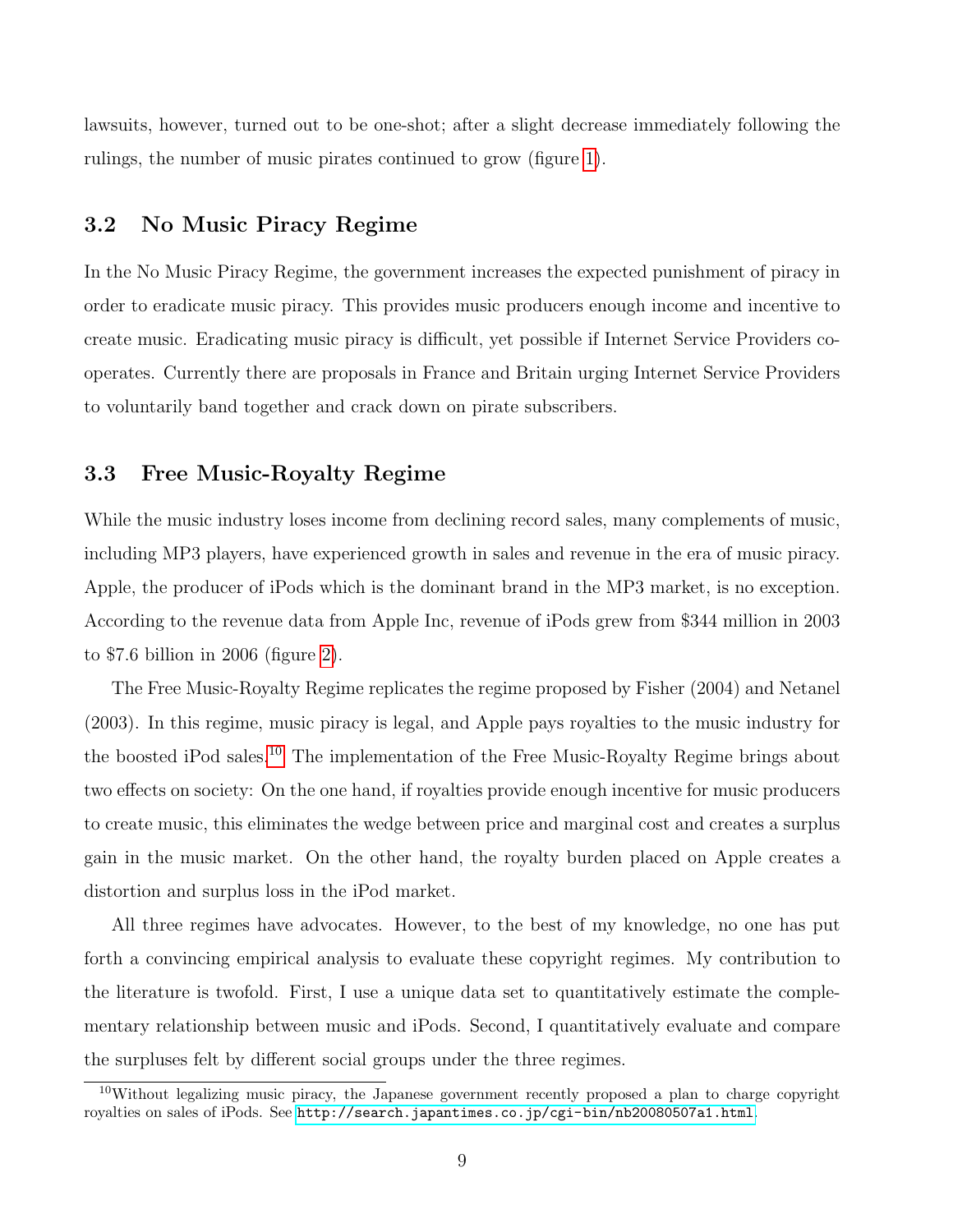## <span id="page-9-0"></span>4 Data Collection and Description

In order to test the two beliefs about music piracy, I needed a panel data set on the consumption of music (from both legal and illegal sources) and iPods. I collected survey data from college students. College students have lower income and more exposure to the Internet compared to other age groups; as a result, they tend to download or pirate more music than other age groups (table 2).

#### 4.1 Conjoint Survey

I conducted a survey in Fall 2007 and Spring 2008 in seven undergraduate classes, which allowed for approximately 1800 possible responses. Of these, 884 students turned in their surveys.

I focus on one dominant brand of MP3 player—iPod (Apple)—in this survey because Apple dominates the MP3 market (table 3). Sandisk, the closest competitor of Apple, only sells one eighth of what Apple does.<sup>[11](#page-0-0)</sup>

The whole survey consists of three parts. In the first part, students report information about their demographic, Internet access and iPod consumption.

In the second part, students report their recent music consumption from three different sources: CDs, iTunes and P2P web sites. Consumption from these three sources affect the income of music producers: CD revenue is the major source of record sales revenue; iTunes royalties are becoming more important to record companies as table 1 suggests; people pirate music through P2P web sites.

The third part is the conjoint survey. Green and Rao (1971) first introduce conjoint analysis in marketing. I follow the approach of Louviere and Woodworth (1983) to use choice-based conjoint, which integrates conjoint analysis with discrete choice analysis. Questions in conjoint surveys are not descriptive, like "How much would you be willing to pay for an iPod?" Instead, they ask students to make concrete choices, like "Given brand A, B, and C with different attributes and prices, which one would you buy?" Conjoint survey data are also known as "stated-preference" data, as opposed to "revealed-preference" data, which is collected from real

<sup>&</sup>lt;sup>11</sup>Respondents showed a predominant preference over iPods in a try-run of the survey which included other brands of MP3 players.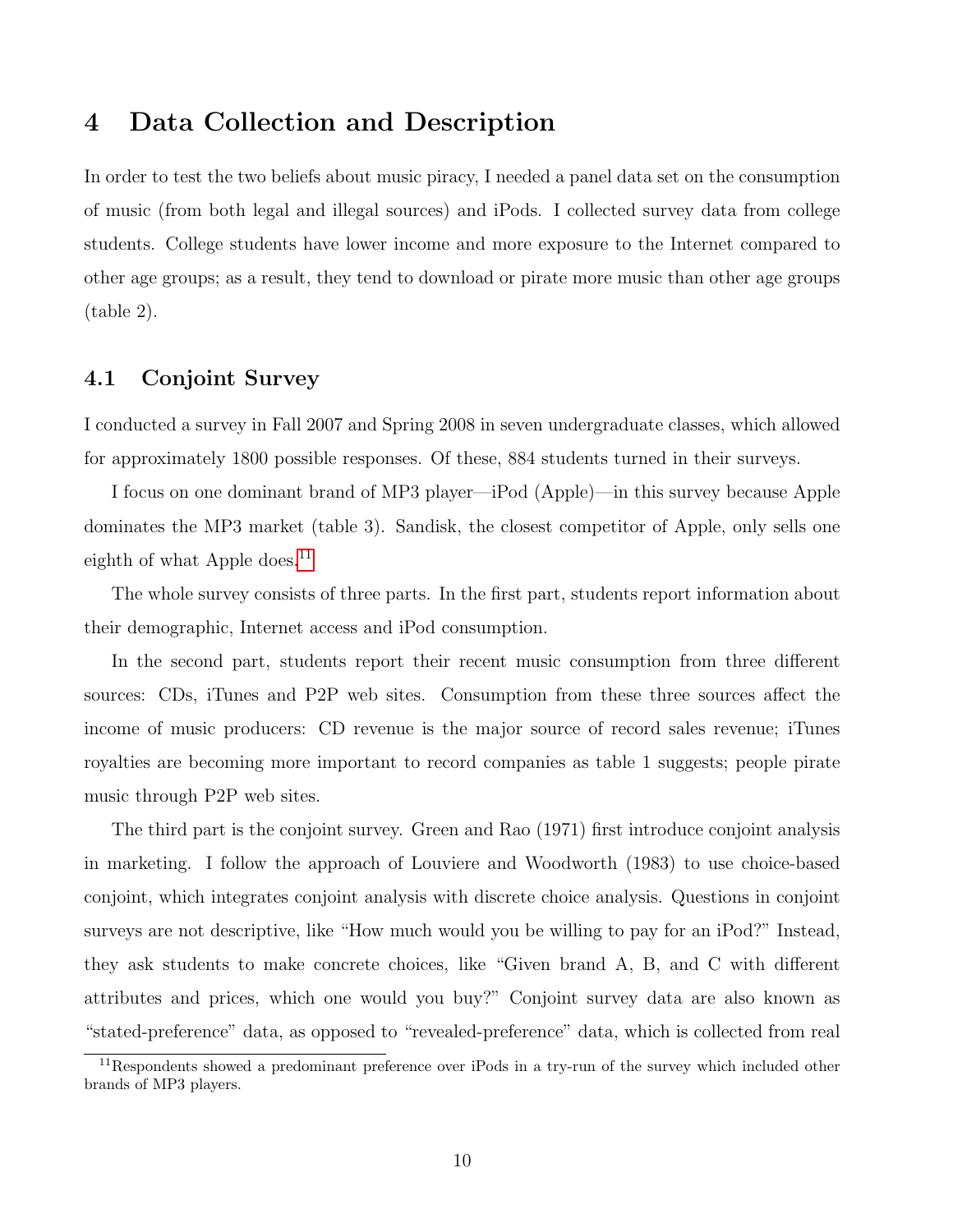market transactions.

There are twelve hypothetical tasks in this conjoint survey. In each task, respondents are given the option of listening to music on an iPod, a computer or a radio (which I treat as an outside choice). Choices differ in the level of each of the six choice-specific covariates:

- Price of an iPod (varies from \$30 to \$650)
- Capacity of an iPod (varies from 1 gigabyte to 8 gigabytes)
- Probability of getting caught pirating music (varies from 0 to 1)
- Fine payment per song if caught pirating music (varies from \$0 to \$10,000)
- Price per song in iTunes (varies from \$0.1 to \$3)
- Price per CD (varies from \$1 to \$30)

There are five to ten levels for each covariate within the pre-specified range.

I follow the three principles proposed by SawtoothSoftware (2008) to draw levels of each covariate. The three principles are

- 1. Minimal Overlap: Each covariate level is shown as few times as possible in a single task.
- 2. Level Balance: Each level of a covariate is shown approximately an equal number of times.
- 3. Orthogonality: Covariate levels are chosen independently of other attribute levels, so that each covariate level's effect on utility may be measured independently of all other effects.

A student finishes two sub-tasks in each of the twelve tasks. In the first sub-task, the student is asked to imagine that he does not have an iPod and then ranks the three choices in the task. Figure [3](#page-38-0) shows a sample of the first sub-task.

Before ranking the choices, a student would know roughly his music consumption under each choice. For instance, the students who ranked an iPod as their top choice were also the students who estimated that they would buy or pirate a considerable amount of music. In the second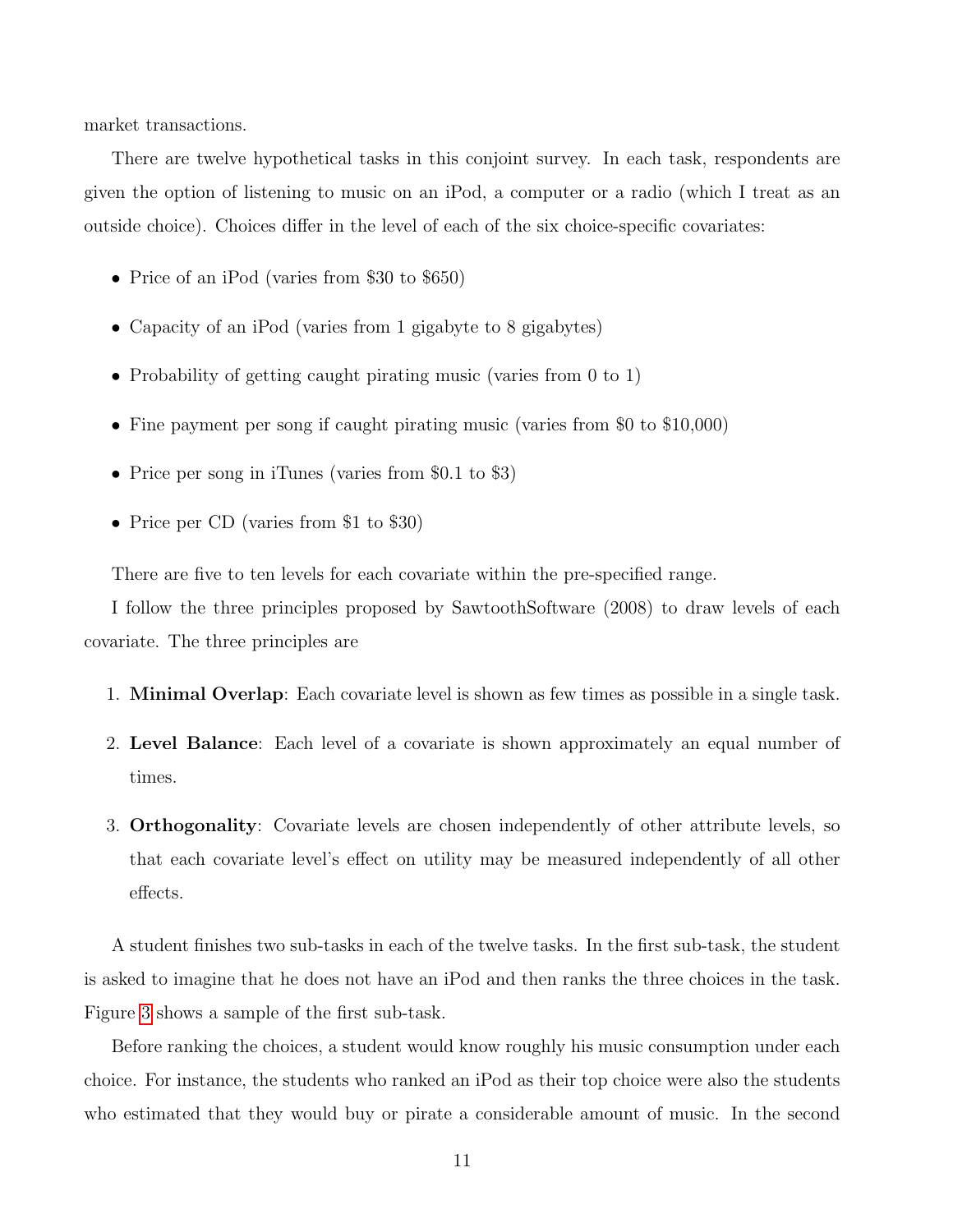sub-task, I assign the student with one of two choices—iPod or computer. The assignment may or may not be the student's first choice in the first sub-task. Given the assigned choice and associated music prices, he is asked how he would change his music consumption from the previous month and then estimate his music consumption from the three sources (CD, iTunes and P2P web sites). Figure [4](#page-38-1) shows a sample of the second sub-task. I put this second sub-task in the conjoint survey of two of the seven classes. Once the surveys were completed, 270 students had answered this part.

#### <span id="page-11-0"></span>4.2 Conjoint Survey Data vs Real Market Data

This section lists the advantages and disadvantages of using conjoint survey compared to using real market transaction data to estimate demand for music and iPods.

People have concerns regarding the validity of conjoint survey data. Some think that real market data is more reliable since it is revealed-preference data. However, ever since Green and Rao (1971) introduced conjoint survey analysis in marketing, it has been widely adopted in the marketing literature to elicit demand estimates. Applications of conjoint survey analysis abound. Hensher and Louviere (1983) use it to forecast the choice of attendance at various types of international expositions. Hensher (1994) reviews the development of using conjoint analysis to estimate transportation choice. Many multinational corporations like Marriott, Procter & Gamble (P&G) and General Motors also use conjoint survey data to estimate demand for their new products (Green, Krieger, and Wind (2004) and Orme (2005)). Several studies argue that conjoint survey data can generate reliable demand estimates. Carlsson and Martinsson (2001) and Hensher, Louviere, and Swait (1999) collect both stated-preference data and revealedpreference data of donation choice and freight shipper choice. They show that the hypothesis of parameter equality holds for most parameters across the two data sources.

There are several advantages to using conjoint survey data, instead of real market data, in this research. First, conjoint survey is possibly the only way to create a panel data set on the consumption of legal music, iPod, and music piracy. Oberholzer-Gee and Strumpf (2007) and Blackburn (2004) gather panel data sets on music piracy by tracking individual illegal downloading behavior on a P2P network. They then combine weekly album sales with their novel data on weekly volumes of downloads to estimate the effect of illegal downloads on album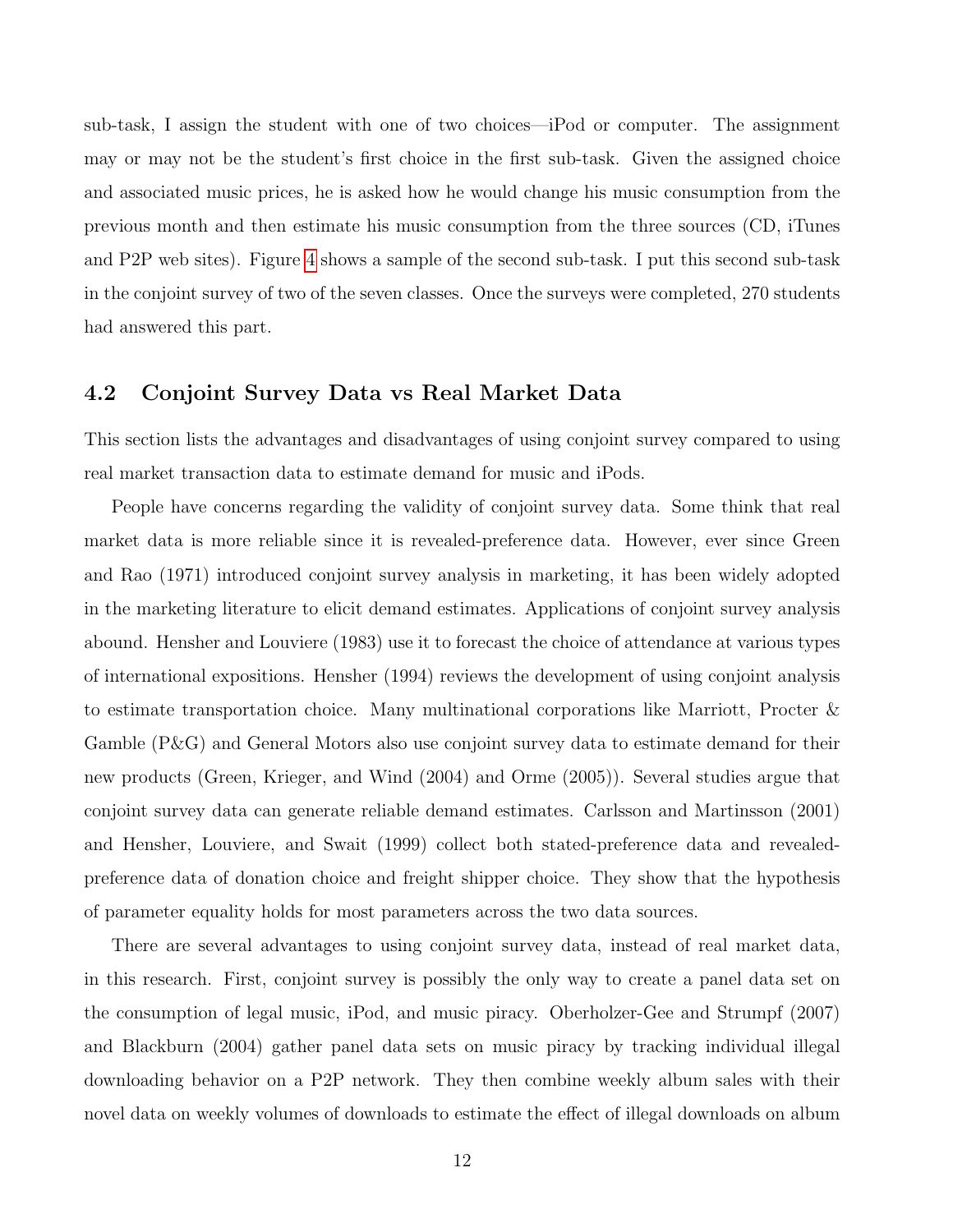sales. Rob and Waldfogel (2006) conduct surveys in colleges to create a panel data set on legal music consumption and illegal downloading behavior. They use their data set to estimate the same effect. However, as I argue before, it is important to know the impact of any copyright regime changes in the music industry on other related products like iPods. This requires a clean panel data set on both the consumption of music (both legal and illegal) and iPods. To the best of my knowledge, this paper is the first paper that constructs such a panel data set using conjoint survey.

Second, conjoint survey analysis provides good instruments. As discussed in Section [2,](#page-4-0) both Oberholzer-Gee and Strumpf (2007) and Rob and Waldfogel (2006) use an instrumental variable approach to deal with endogeneity in [\(1\)](#page-6-0). In this paper I use expected probability of getting caught and possible fine amounts as the instruments for illegal downloads. Each affects illegal downloads, but neither has a direct effect on legal music consumption.<sup>[12](#page-0-0)</sup> While they can serve as instruments in this paper, they do not work in other cases for two reasons. First, there is a larger variation in expected punishment in this conjoint survey than in the real world. In a conjoint survey, the designer can vary the prices of different choices within a pre-specified range. For instance, I vary the fine payment per song from \$0 to \$10,000 whereas the fine payment per song is usually \$10 to \$50. Basic econometrics tells us that larger variation in independent variables (expected probability of getting caught and possible fine payments) provide more information about its impact on the dependent variable (illegal downloads). The second reason is that the levels of these two covariates are drawn exogenously and independently due to the orthogonality principle described in previous subsection. Thus they do not correlate with  $\epsilon_{it}$  in equation [\(1\)](#page-6-0) and can serve as instruments for illegal downloads.

#### 4.3 Data Description

Completed surveys were returned by 884 students. Most of them were typical college freshmen: They do not have a high income. In fact, around 90% of them have a weekly income less than \$200. Also, they like surfing on the Internet, an average of three or four hours per day.

Table 4 shows that the respondents have a huge interest in listening to music. On average,

 $12I$  also use the price of an iTunes song, the price of a CD, and the price of an iPod as instruments for their corresponding demands.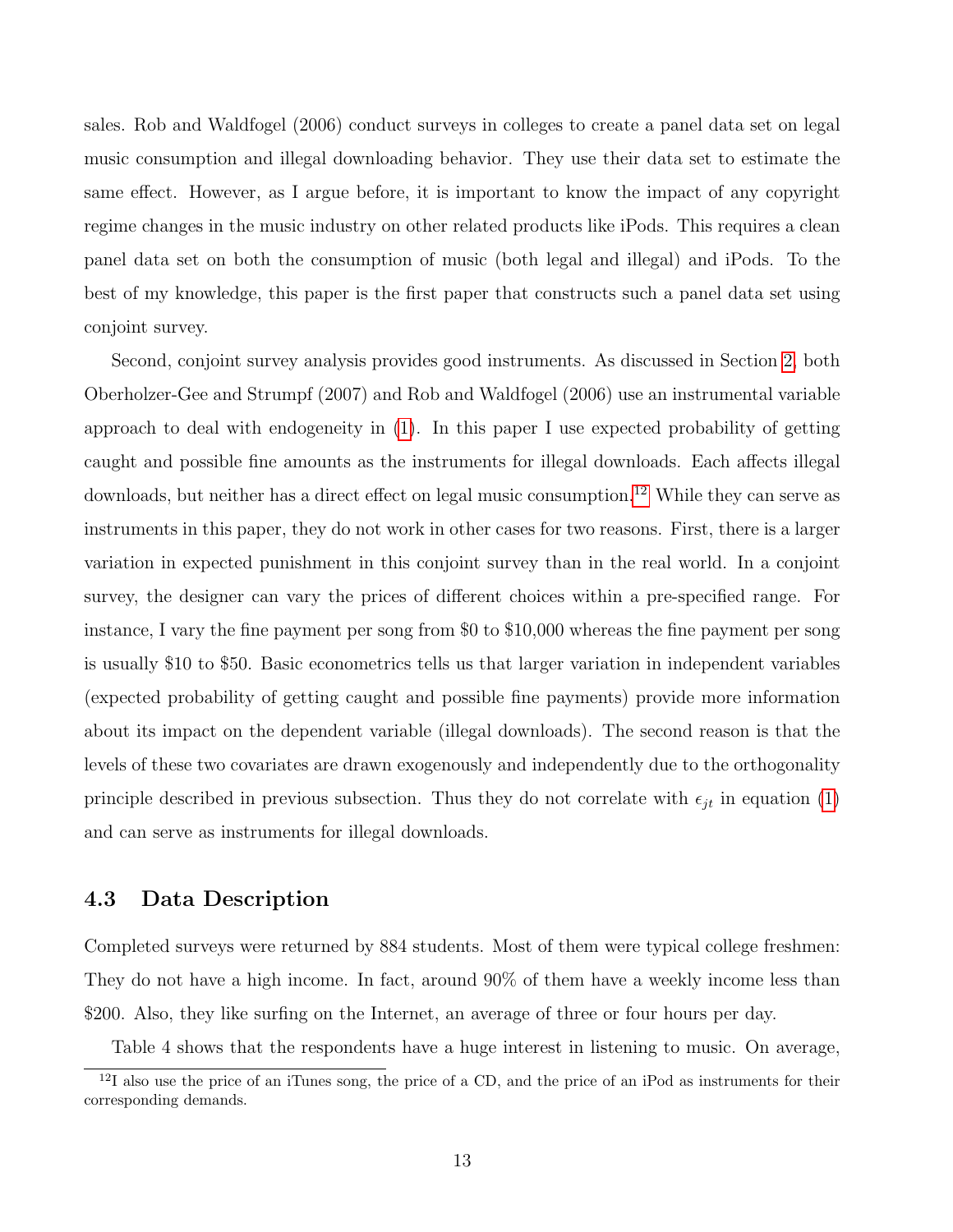each student owns 2508 songs on his computer. They buy music, and they pirate it. According to their answers, 59.8% of them have bought music, and 61% of them have pirated music. Students, on average, buy one CD every other month and four to five songs each month from online music stores like iTunes. However, they pirate even more music—70 songs per month. Among the students who have pirated music recently, they pirate roughly 153 songs per month. Bhattacharjee, Gopal, Lertwachara, and Marsden (2006) track 2056 pirates on Kazaa, another P2P software, in 2003 and find similar numbers (table 5).

More than  $70\%$  of the students own an iPod.<sup>[13](#page-0-0)</sup> It is not surprising that students who own more music are more likely to own an iPod. If I define music lovers as students who own more than 1000 songs on their computers and non-music lovers as otherwise, 80% of music lovers own an iPod whereas only 60% of non-music lovers do.

Table 6 shows that in the first sub-task of the conjoint survey, iPods are the most popular choice among the three choices, and computers come second.

Students pick iPods as their first choice almost half of the time. Not only do they show preference for iPods, they also prefer lower prices. Table 7 shows that when prices of iPods or prices of music decrease they tend to choose iPods as their first choice more often.

I put the second sub-task in the conjoint survey in two of the seven classes. Of the approximately 700 students, 270 students completed surveys with second sub-tasks. These 270 students have similar characteristics described above with the rest of the 884 students.

### <span id="page-13-0"></span>5 Music Demand

I use data from the second sub-task in the conjoint survey to estimate the demand for music. There are three dependent variables: CDs, iTunes songs and pirated songs from P2P web sites. Independent variables include prices of music from different sources and demographic variables.

Since my first question is whether music piracy hurts record sales, I must figure out the impact of pirated songs on CD and iTunes song consumption. I express the problem as a simultaneous equations problem. In particular, the simultaneous demands for music for agent  $i$ 

<sup>13</sup>Among the students who own an MP3 player, more than 80% of them own an iPod. This justifies my focus on iPods, instead of MP3 players, in this paper.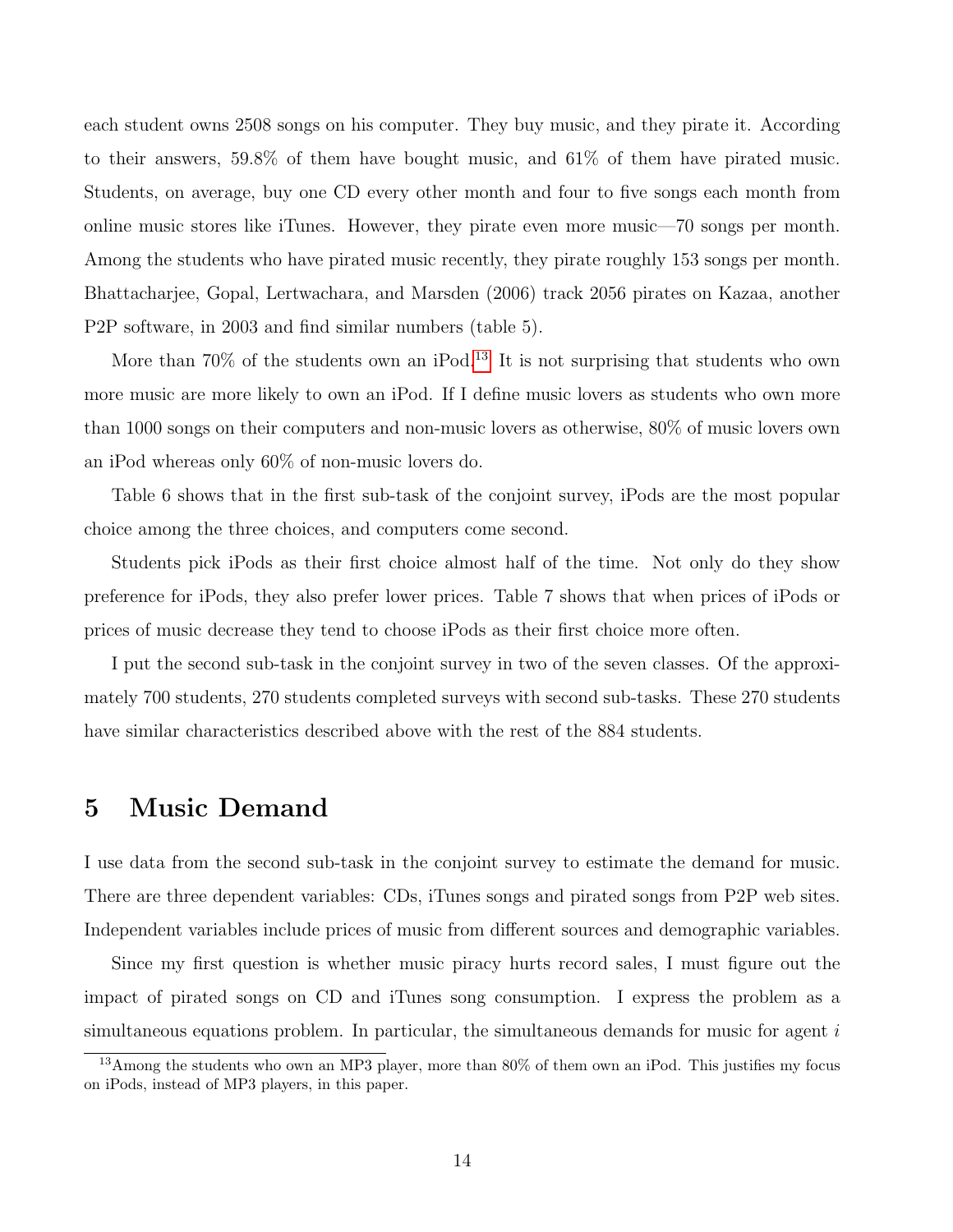in task t is

$$
\log Y_{itp}^* = \mathbf{z}_{itp}' \gamma_p + \log(Y^*_{its}) \phi_{ps} + \log(Y^*_{itc}) \phi_{pc} + u_{itg}
$$
\n
$$
\tag{2}
$$

$$
\log Y_{its}^* = \mathbf{z}_{its}'\gamma_s + \log(Y_{itp})\phi_{sp} + \log(Y_{itc})\phi_{sc} + u_{its}
$$
\n
$$
\tag{3}
$$

$$
\log Y_{itc}^* = \mathbf{z}_{itc}' \gamma_c + \log(Y_{its}) \phi_{cs} + \log(Y_{itp}) \phi_{cp} + u_{itc}
$$
\n(4)

where the subscripts  $p$ , s and c denotes P2P (pirated songs), iTunes songs, and CDs. For  $g \in \{p, s, c\}$   $Y_g^* = Y_g + 1$ , where  $Y_g$  is the consumption of g.  $\mathbf{z}_g$  a vector of exogenous regressors, including prices, uncorrelated with  $u_g$ .  $u_{itg}$  are i.i.d. over i and t, homoskedastic but are correlated across  $g$ . Table 8 shows all the  $z$ .

Every dependent variable has its own instruments. For instance, the probability of getting caught pirating music  $(\pi)$  instruments for the demand for pirated music from P2P web sites; the price per song in iTunes instruments for the demand for iTunes song; and the price per CD instruments for the demand for CD. I use the three-stage least-square method to estimate this simultaneous equations system. Table 9 shows the results.

Students pirate more music and buy more iTunes songs when they have an iPod. In the last row of table 10, when students cannot own an iPod, compared to the current world in which 72% of them own an iPod, they pirate 22.85% less music from P2P web sites, consume 8.81% fewer songs from iTunes but consume 0.73% more CDs.

The law of demand holds. The demand for music drops when prices increase. But since it is a simultaneous equations system, the coefficients of price do not fully reflect the impact of price changes on all three demands equations. Table 10 reports the percentage change of demand for music when different prices change.

The probability of getting caught and the fine payment are significant components of the price (or punishment) of pirating music. Students pirate less music when punishment is more severe. When the probability of getting caught increase 100% from 0.01% to 0.02%, students pirate 2.83% less music from P2P web sites, consume 0.20% more songs from iTunes and 0.10% more from CDs. When fine punishment per song increases 100% from \$100 to \$200, students pirate 13.76% less music from P2P web sites, consume 1.03% more songs from iTunes and 0.54% more from CDs.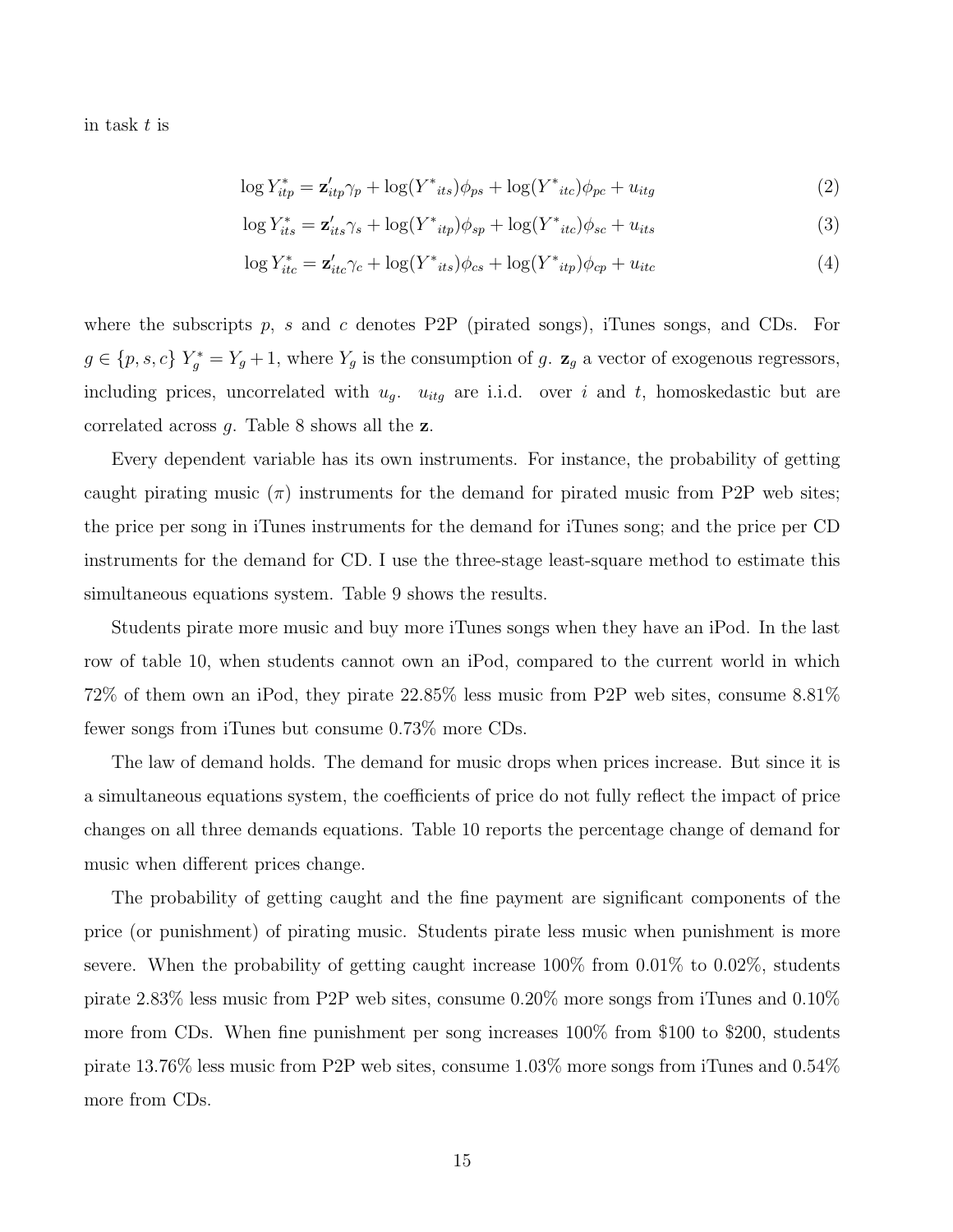Students buy fewer iTunes songs when iTunes songs are more expensive. When the price per song in iTunes increases 10% from \$0.99 to \$1.09, students buy 8.73% fewer songs from iTunes. They also pirate 3.05% more music from P2P web sites and consume 0.73% more from CDs.

Student buy less CDs when CDs are more expensive. When the CD price increases 10% from \$15 to \$16.5, students buy 2.51% fewer CDs. They also pirate more or less the same amount of music but buy 0.22% more songs from iTunes.

My estimates are consistent with Shiller and Waldfogel (2008), who estimate the demand for iTunes songs using survey-based data collected from 500 students. They find that when the price per iTunes song increases from \$0.99 to \$1.87, demand drops from 7434 to 4351, a 42% decrease. I find similar price effect on demand for iTunes songs using the estimates from table 8. When price per iTunes song increases from \$0.99 to \$1.87, demand for iTunes songs drops 49%, which is reasonably close to the 42% in Shiller and Waldfogel (2008). At the same time, I can also find this price effect on the demands for other types of music. Students pirate 25% more music and buy 6% more CDs in this case.

Note that record sales from different sources are substitutes to each other. On the one hand, when students buy 10% more CDs, demand for iTunes songs decreases 0.9%. On the other hand, demand for CDs decreases  $0.9\%$  when consumption of iTunes songs increases  $10\%$ . The emergence of online music stores like iTunes plays a part in the decline of record sales revenue from CDs.

Finally, music piracy does hurt record sales.<sup>[14](#page-0-0)</sup> When students pirate  $10\%$  more music through P2P web sites, they buy 0.7% fewer iTunes songs and 0.4% fewer CDs. This result is both economically and statistically significant contrary to what Oberholzer-Gee and Strumpf (2007) claim. The result corroborates what other economists claim. Using the Rob and Waldfogel (2006) result, people buy 1.3% fewer records (including iTunes songs and CDs) when they pirate 10% more music. Blackburn (2004) suggests a higher number: people buy 1.8% fewer records when they pirate 10% more music.

<sup>&</sup>lt;sup>14</sup>Table 10 reports the piracy elasticity of sales. Oberholzer-Gee and Strumpf (2007) and Rob and Waldfogel (2006) only report estimates of the displacement effect of illegal downloads (P2P) on album sales. I combine those estimates with their sample statistics on album consumption and illegal downloads to calculate the elasticities.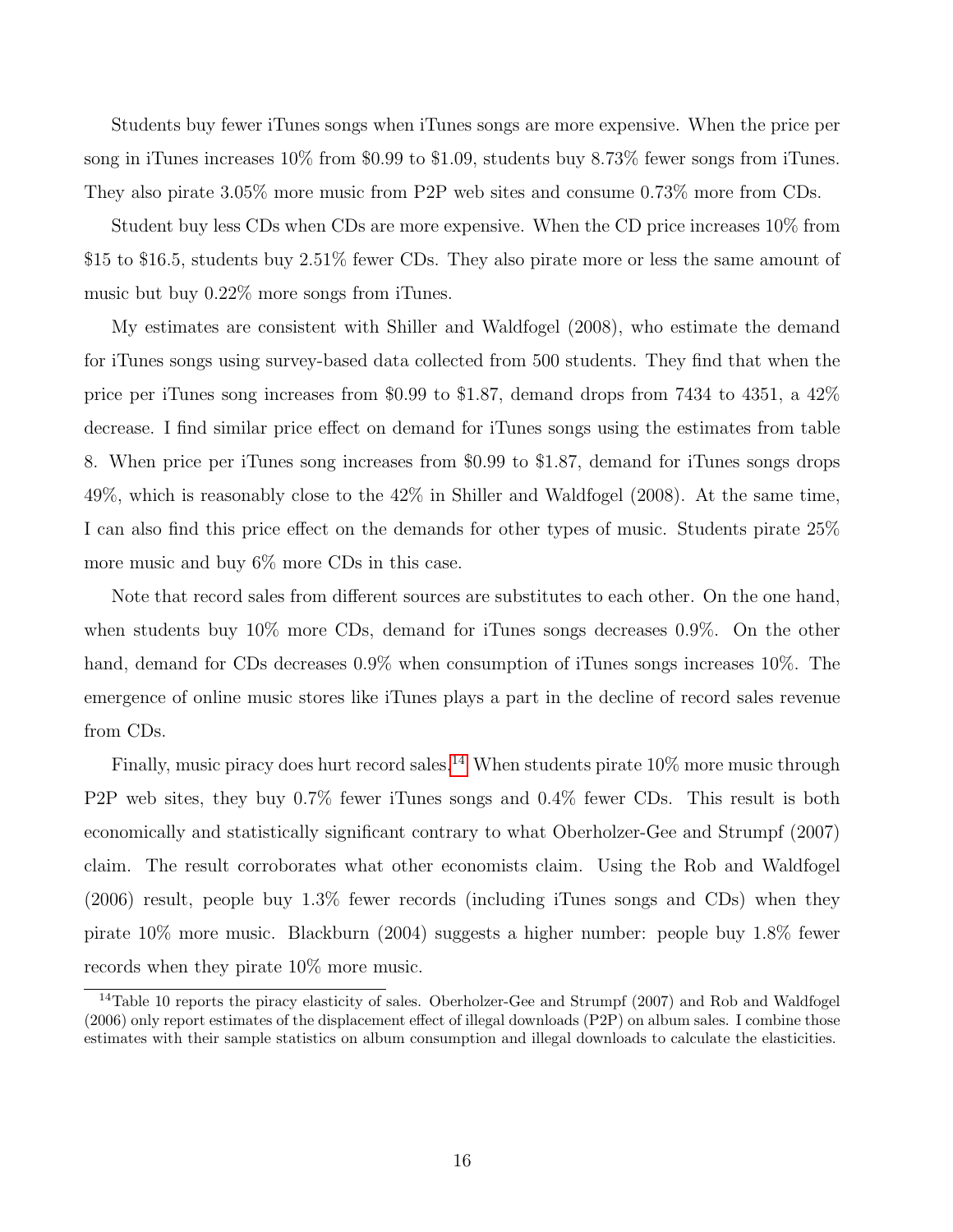# <span id="page-16-0"></span>6 A Discrete Choice Demand for iPod

Results in Section [5](#page-13-0) suggest that music piracy hurts record sales. Before quantifying the welfare implications of the three copyright regimes, I need to quantify the complementary relationships between music and iPods. This is the purpose of this section.

#### 6.1 Estimation with Homogenous Coefficients

In each of the twelve first sub-tasks in the conjoint survey, students rank among the three choices of listening to music: iPod, computer, and radio (which I treat as an outside good). The rankings serve as the students' choices, and are thus the dependent variables in the demand estimation.

Students would know roughly their music consumption before buying an iPod. The average lifetime of an iPod is two years. They buy an iPod if they think they would buy or pirate a considerable amount of music throughout those two years. I thus put the estimated demands for music from the last section into the indirect utility of a choice to account for how music complements the choice.[15](#page-0-0) I also include other covariates like prices of the choice and demographic variables in the indirect utility of the choice. The indirect utility of a choice  $j$  for student  $i$  in task t is

$$
U_{ijt} = \beta_0^j + \sum_{l=1}^L \beta_{jl} z_{il} + \alpha_1 P_{jt} + \alpha_2 GB_{jt} + \alpha_3 P \hat{2P}_{ijt} + \alpha_4 i T u \hat{n} e s_{ijt} + \alpha_5 C \hat{D}_{ijt} + \epsilon_{ijt}
$$
 (5)

where  $z_{il}$  is the lth demographic variable of student i,  $P_j$  is the price of choice j, and  $\epsilon_{ijt}$  is the usual i.i.d. logit error.

Table 12 and 13 show the results from standard mixed logit estimation.

The law of demand holds for the demand for iPods. The indirect utility decreases 0.22 when the price of iPod increases \$100. The demand for iPods is inelastic with an own price elasticity at -0.22. The demand for iPods decreases 0.20% when the price of an iPod increases 1% from

<sup>&</sup>lt;sup>15</sup>I have not corrected the standard errors in the second stage estimation of the discrete demand. In other words, I treat the estimated demands for music as true demands. However, the small standard errors in table 10 and 13 suggests that my conclusion should stay the same regardless of whether I correct the standard errors or not.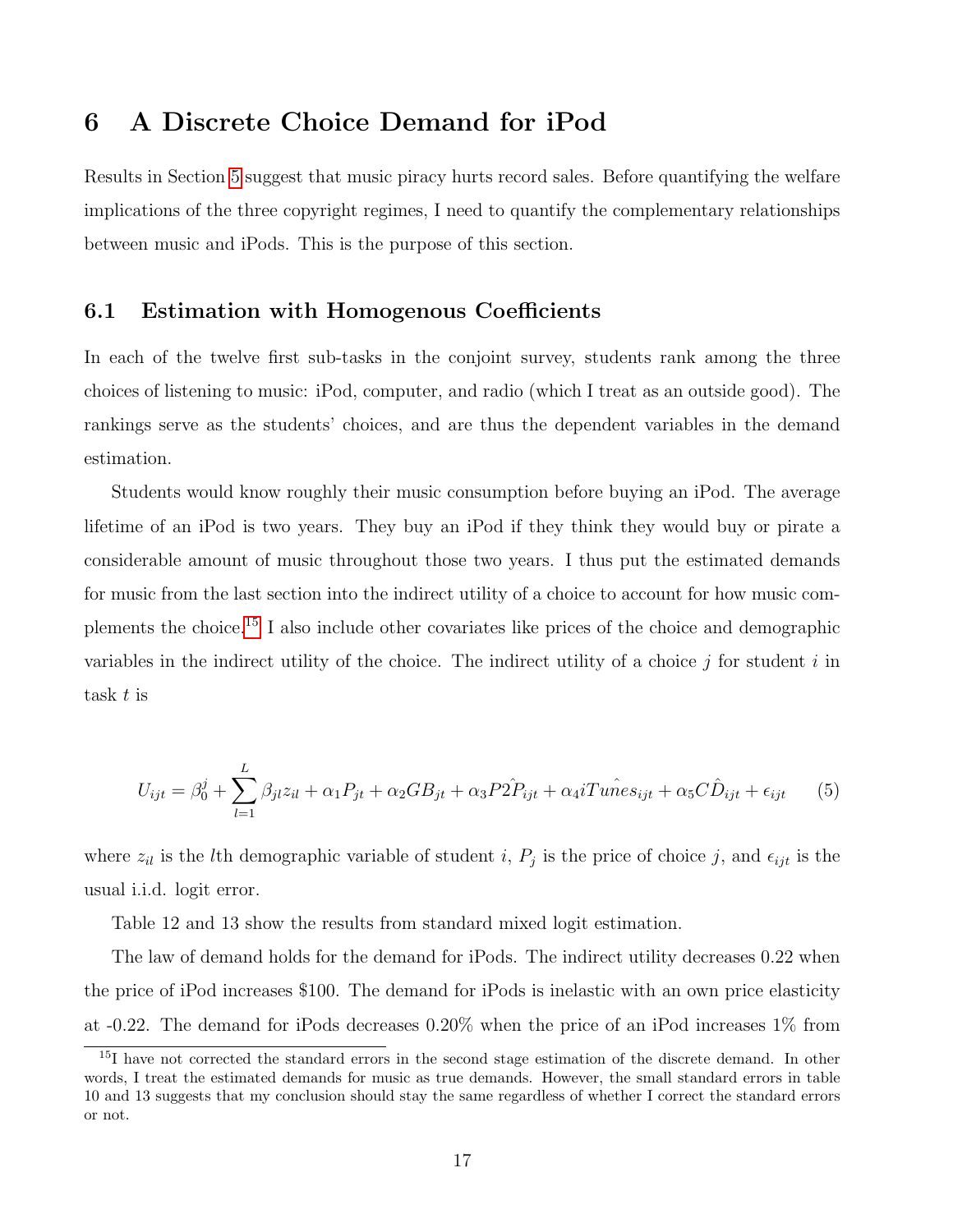\$200 to \$202. This inelastic demand implies that the marginal cost of an iPod is negative. In the next subsection I introduce random coefficients to overcome this problem.

The most attractive choice is iPod. The iPod dummy coefficient is the highest among the three choices at 0.22, which translates into \$97 using the price coefficient. Suppose a student pirates and buys the average of the estimated songs/CDs, has 1000 songs on his computer and the other two choices (computer and radio) are free. This student would prefer an 8-gigabytes iPod to a computer unless the iPod costs more than \$390. An iPod is preferred to a radio unless the iPod costs more than \$700.

Music complements iPods. Pirating and consuming songs from different sources increases the indirect utility and the dollar value of an iPod. If a student pirates one song per month for two years (the average lifetime of an iPod), he values an iPod \$11 more than if he does not pirate at all. In other words, each pirated song is worth a bit less than \$0.5. Similarly, one iTunes song per month for two years increases his valuation of an iPod by \$40. One iTunes song is worth \$1.7, which is slightly higher than the price of an iTunes song. A student's valuation of an iPod increases \$121 if he buys one CD per month for two years (\$5 per CD). The incremental value of a CD to an iPod is larger than that of a pirated song or an iTunes song since there are multiple songs on a CD. The increment, however, is not proportional. A CD usually has approximately ten songs, but it only increases the value of an iPod roughly five times of a pirated/iTunes song. This corroborates to the general complaint that there are usually only a few "hit" songs on a CD.

Since music and iPods are complements, more expensive music translates into a decrease in iPod demand. A 100% increase in the probability of getting caught from 0.01% to 0.02% decreases iPod demand by 0.04%. A 1% increase in the fine payment decreases iPod demand by 0.02%. If iTunes raises the price of each iTunes song from \$0.99 to \$1.1, the demand for iPods decreases 0.08%. If record companies raise prices of CDs from \$15 to \$16.5, students buy 0.10% fewer iPods.

#### 6.2 Estimation with Random Coefficients

As Berry, Levinsohn, and Pakes (1995), Nevo (2000), Petrin (2002) and Rossi, Allenby, and McCulloch (2005) argue, random coefficients models generate better estimates of consumer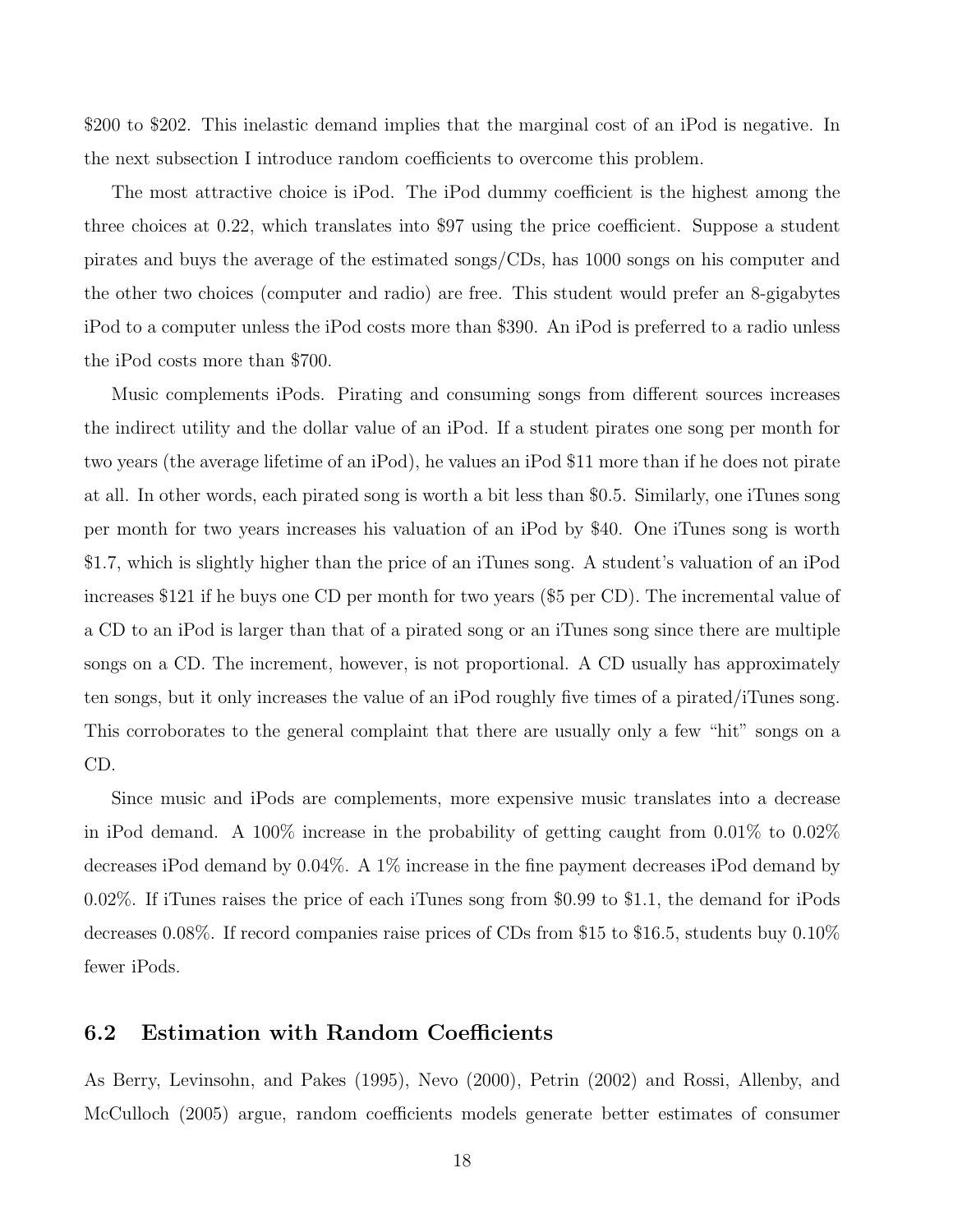demands compared to homogenous coefficient models. In this data set, it is natural to think that students have heterogenous coefficients. For instance, an average student may be more responsive to price changes of an iPod than an iPod lover. This translates into a higher price coefficient (in absolute value) for the average student.

I follow Rossi, Allenby, and McCulloch (2005) by using a hierarchical Bayesian model with a mixture of five components of normal priors to estimate the random coefficients. This approach is more flexible than the classical approach since it does not restrict coefficients to come from a normal distribution. Moreover, this approach allows for correlated coefficients without additional computation time. Grouping the set of parameters and covariates other than price as  $\beta$  and x, the mixture of normals model specifies the distribution of  $\phi_i$  and  $\beta_i$  across students as follows:

$$
U_{ijt} = x'_{ijt}\beta_i - \exp(\phi_i)P_{jt} + +\epsilon_{ijt}
$$

$$
[\beta_i; \phi_i] \sim N(\mu_{ind}, \Sigma_{ind})
$$

$$
ind \sim \text{multinomial}(\gamma)
$$

 $\gamma$  is a vector giving the mixture probabilities for each of the five components. The complete specification with priors over the mixture probabilities  $(\alpha)$ , the mean  $(\bar{\mu} \text{ and } a_{\mu}^{-1})$ , and covariance matrices  $(v \text{ and } V)$  is:

$$
\gamma \sim Dirichlet(\alpha)
$$
  
\n
$$
\mu_k|\Sigma_k \sim N(\bar{\mu}, \Sigma_k \times a_{\mu}^{-1})
$$
  
\n
$$
\Sigma_k \sim IW(v, V)
$$
  
\n
$$
\{\mu_k, \Sigma_k\} \text{ independent}
$$

I follow Rossi, Allenby, and McCulloch (2005) to use a hybrid of Gibbs sampling and Metropolis-Hasting method to implement posterior inference for this model. I use a hybrid Metropolis method that uses customized Metropolis candidate density to draw  $[\beta_i, \phi_i]$  for each student. Condition on  $[\beta_i, \phi_i]$ , I use an unconstrained Gibbs sampler to draw  $\mu_k$  and  $\Sigma_k$ .<sup>[16](#page-0-0)</sup>

 $16$ One needs to impose constraints on the Gibbs sampler to fix an identification problem called "label switching" if inference is desired for the mixture component parameters. This is not a problem here since I am interested in estimating individual student parameters and their distribution across students only. An unconstrained Gibbs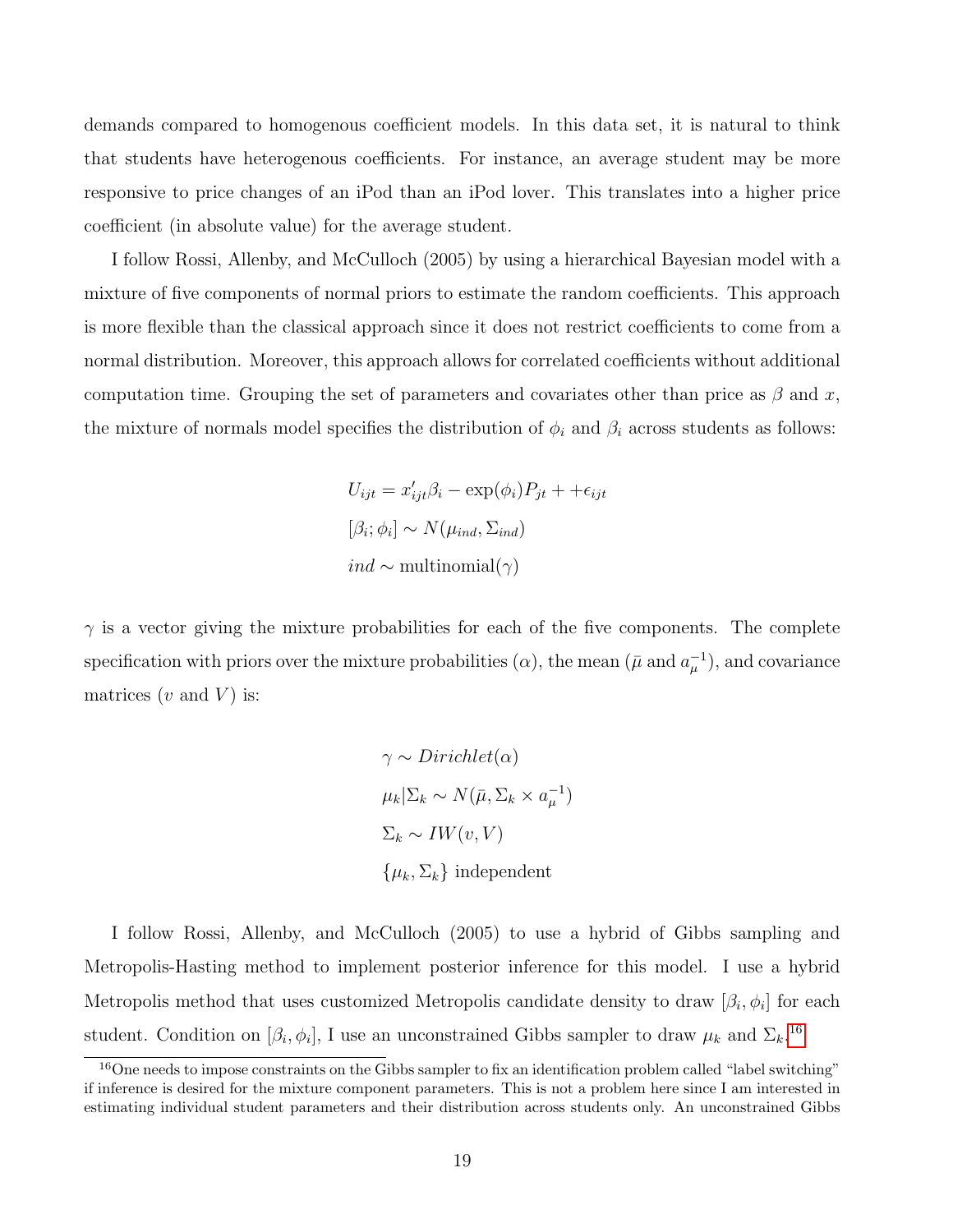Table 14 reports the log marginal density for alternative model specifications. The posterior probability of the model is monotone in the log marginal density; thus, higher log marginal density means better fit. Note also that log-marginal density includes an automatic penalty for adding additional parameters (Rossi, Allenby, and McCulloch (2005)). Heterogeneity leads to substantial improvement in fit. In addition to that, a more flexible distribution of parameters fits the data better. Estimates from the five-component mixture model yield a higher log marginal density than that from the one-component model.

Table 15 shows the means and standard errors of the coefficients. Table 16 shows the elasticities estimates.

The law of demand still holds for the demand for iPods. The middle left sub-figure of figure [5](#page-39-0) shows the density distribution of the price coefficient, the density of the five-component mixture model has a fatter tail than the density of one-component model. The indirect utility decreases on average 2.12 (0.49 in the one component case) when the price of an iPod increases \$100.

The middle right and the third rows of figure [5](#page-39-0) show the density distribution of the P2P coefficient, the iTunes coefficient and the CD coefficient, respectively. Again, the density of five components model has a fatter tail. On average, each pirated song is worth \$0.69 (\$0.95 in the one component case), each iTunes songs is worth \$1.14 (\$2.05), and each CD is worth \$2.41  $(\$5.67).$ 

Elasticities of demand for iPods are higher with more flexible demand estimates. The own price elasticity becomes more elastic from -0.202 in the homogenous case, to -0.309 in the onecomponent model, and to -2.373 in the five-component model. The demand for iPods decreases 2.373% in the five-component model when the price of an iPod increases 1% from \$200 to \$202. The more reasonable own price elasticity in the five-component model comes from the fact that the model allows for more spread-out price coefficient with its higher flexibility. The demand for iPods is also more elastic in response to expected punishment when I estimate the demand more flexibly.

I use the own price elasticity from the five-component model, and the "inverse elasticity sampler is enough to ensure identification. See Rossi, Allenby, and McCulloch (2005) for more detail.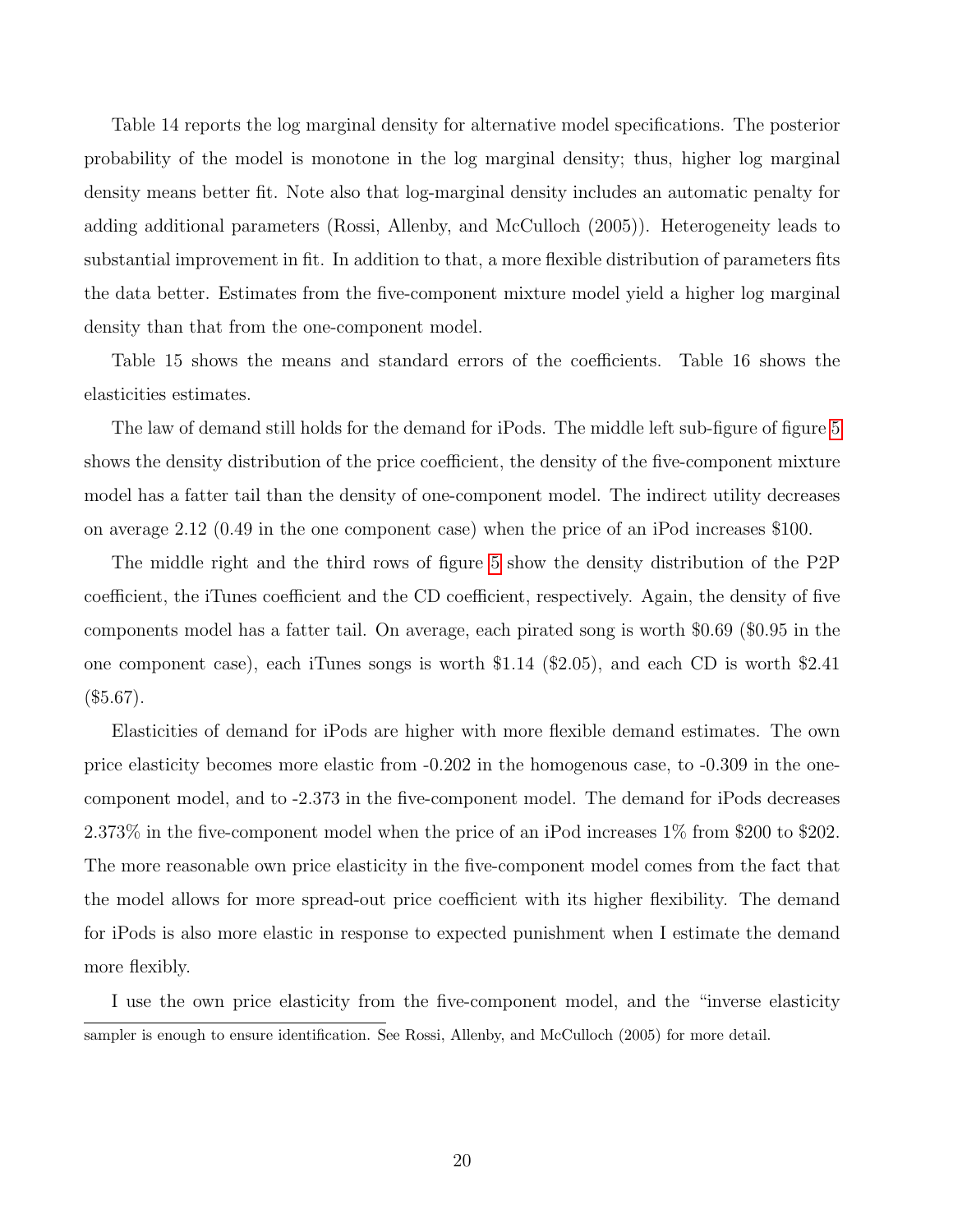rule" of optimal pricing, to back out the marginal cost of an 8-gigabyte iPod:

<span id="page-20-1"></span>
$$
\frac{p-c}{p} = \frac{-1}{\xi} \tag{6}
$$

where p is price of an 8-gigabyte iPod, which is \$200, c is the marginal cost, and  $\xi$  is the own price elasticity. The resulting marginal cost is \$116. Table 17 shows that the material cost of an 8-gigabyte iPod is \$82.85. This suggests that other parts of the marginal cost of an 8-gigabyte iPod including assembling, marketing and transportation cost are approximately \$33.

### <span id="page-20-0"></span>7 Counterfactual

In this section I proceed to evaluate the impact of switching from the Current Regime to two other regimes, using the demand estimates from Section [5](#page-13-0) and [6.](#page-16-0)[17](#page-0-0) A switch of regime affects three social groups: students, Apple (the producer of iPods) and music producers (including musicians and record companies). In this section, I evaluate the changes in students' surplus, Apple's profit from iPods and music producers' profit one by one.<sup>[18](#page-0-0)</sup>

Table 18 describes the three regimes.<sup>[19](#page-0-0)</sup> The Current Regime describes the current music world. I mimic the current copyright system of the government and the RIAA with a low probability of getting caught and a small fine for pirating music. An 8-gigabyte iPod costs \$200. Each iTunes song and each CD costs \$0.99 and \$15, respectively.

The government and the RIAA impose a more severe expected punishment on music piracy in the No Music Piracy Regime. A student would be caught for pirating music for sure, and he has to pay \$10,000 for each song he pirates. Apple charges a lower price at \$183.5 as the demand for iPods decreases.

Online music is free, CDs are cheaper and iPods are more expensive in the Free Music-Royalty Regime. Downloading music online is free and legal in this regime. Each CD costs \$5 to cover the marginal cost of producing it (I vary this from \$1 to \$7, and my main conclusion does not change). Apple has to pay a \$150 royalty to the music producers for each iPod sold.

<sup>&</sup>lt;sup>17</sup>I use the estimates of demand for iPods from the five-component model in the counterfactual.

<sup>18</sup>See Section [7.4](#page-23-1) for summary.

<sup>&</sup>lt;sup>19</sup>I calculate the optimal price per iPod using equation  $(6)$  and the marginal cost calculated in the previous section. The marginal cost in the Free Music-Royalty Regime is the original marginal cost plus the royalty.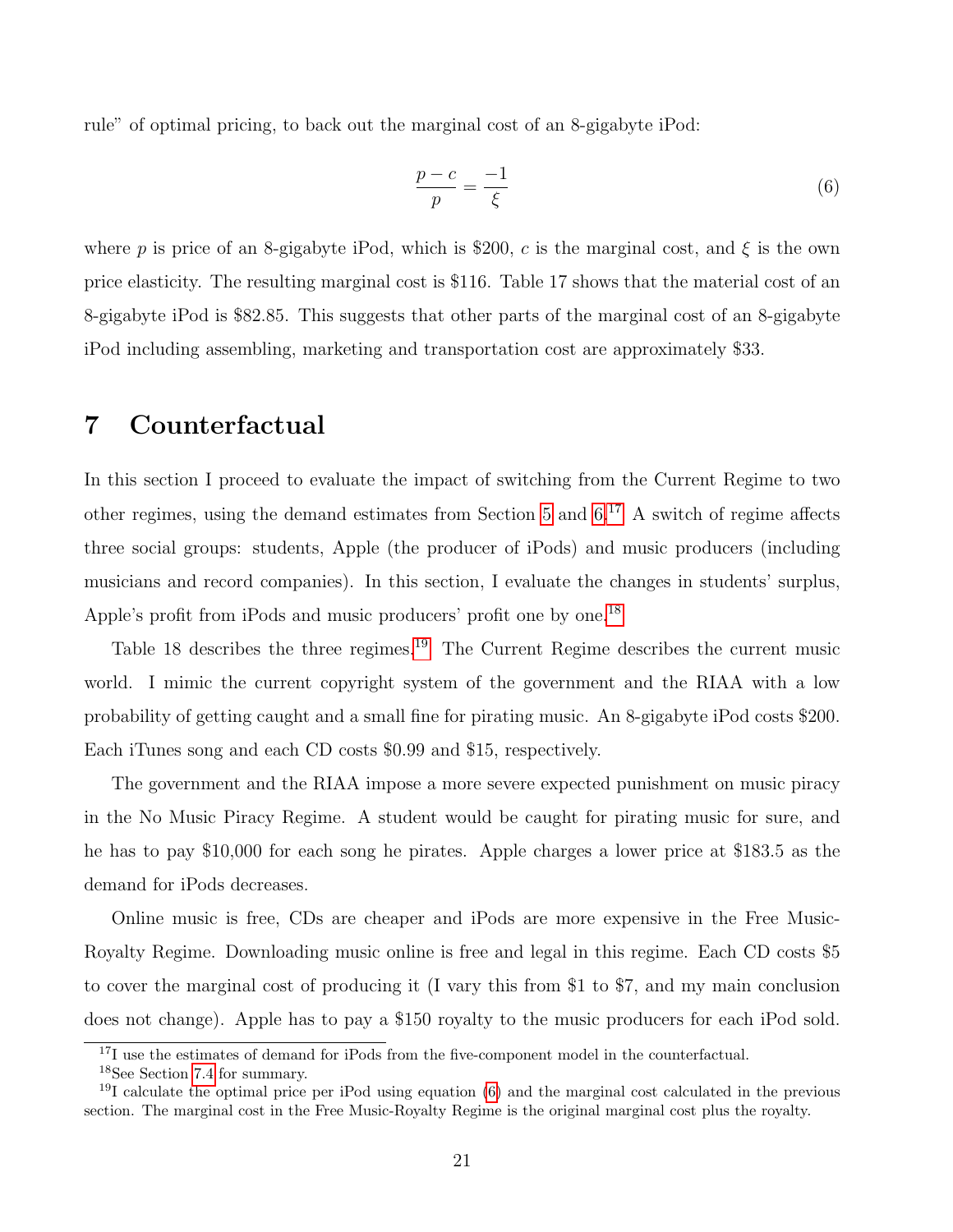Apple charges \$335.4 for each iPod sold in this regime.

### 7.1 Students' Surplus

Most students do not like the No Music Piracy Regime. An average student loses \$204 when the government switches from the Current Regime to the No Music Piracy Regime.

In contrast, most students love the Free Music-Royalty Regime. An average student gains \$506 when the government adopts the Free Music Regime. Even though some students are worse off, as they are more sensitive to higher prices of iPods (from \$200 to \$335.4), most students find it worthwhile to pay \$135.4 more for an iPod for free and legal online music. In other words, the gains from enjoying more music outweighs the losses from the distortion in the iPods market.

### 7.2 Apple's Profit

I recover the marginal cost of each iPod to be \$116 in the previous section. I then calculate the optimal prices and the corresponding marketing share of iPod under in different regimes.

Table 19 shows the predicted market shares of iPod in the three regimes.

The predicted market share of iPod in the Current Regime is 67.77%, whereas 72% of students in the data set actually own an iPod as shown in table 4. Note that this actual market share of iPod (72%) is not a moment in the estimation. Thus, the fact that the two numbers are reasonably close may suggest that the conjoint survey data set is reliable and the specification in the demand estimation is correct.

The predicted market shares of iPod drop from 67.77% to 52.73% when the government adopts the No Music Piracy regime to eradicate music piracy. To put it differently, music piracy contributes approximately 22% to iPod sales. Apple's profit from the sale of iPods decreases \$19/student on average in this regime.

Predicted market shares of iPods decreases from 67.77% to 62.91% when the government switches to the Free Music-Royalty Regime. Even online music is free and the price per CD decreases; the higher price of an iPod due to the \$150 royalty burden keeps the demand for iPod from increasing. Apple loses \$13.3/student on average in this regime when marginal cost increases by \$150.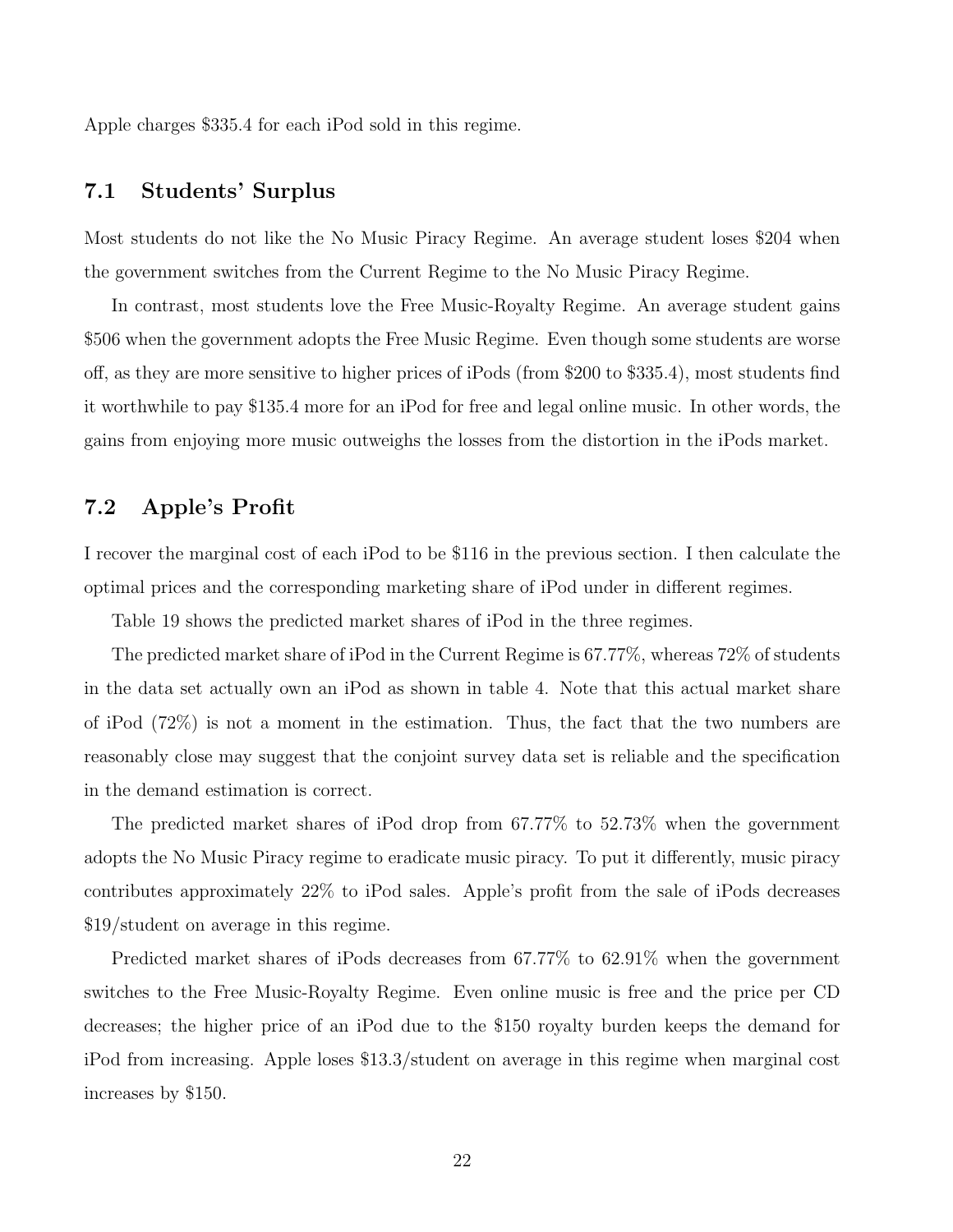#### 7.3 Music Producers' Profits

I take the supply of music as constant in this exercise since I cannot back out the fixed cost of creating music from my demand estimates. In other words, I consider the profit of those music producers who have created and will not create music like Air Supply and Beatles. People may have concerns over this assumption as they are interested in seeing whether a switch from the Current Regime to the Free Music-Royalty Regime would stifle the music producers' incentive to create music. As I will show later, however, music producers' profits increase in the Free Music-Royalty Regime. The incentive to create is not stifled in the Free Music-Royalty Regime.

I make several assumptions about the profit margins of music producers. First, the marginal cost of each iTunes song is zero; all revenue goes to the music producers as profit.

Second, I make some assumptions about the profit margin of each CD.<sup>[20](#page-0-0)</sup> Figure [6](#page-40-0) describes the revenue stream in the music industry. Three main parties gain profit from selling a CD. First, a writer (and a publisher whom he works with to publish his song) receives mechanical royalties of \$0.09 for each song in a CD that is sold. They thus receive \$0.9 for each CD sold. Second, after deducting 25% of the retail price per CD as "packaging cost", a recording artist gets 8%-25% of the deducted retail price per CD as her part of mechanical royalties. If the retail price of Britney Spears's latest CD is \$15, and her mechanical royalty rate is 15%, she would get  $$15 \times 0.75 \times 0.15 = $1.7$  for each CD sold. Third, I assume record companies earn 7% off the retail price of each CD sold judging from similar operating margins at Warner, the only publicly traded record company. In table 20, I add up the profit margins of the three parties as the combined profit margin of music producers. Note that music producers do not earn anything directly from selling CDs in the Free Music-Royalty Regime as I assume they are selling at marginal cost.

From the Current Regime to the No Music Piracy regime, music producers' profits increase on average \$144/student (\$43 from iTunes and \$101 from CDs) in a two-year period (the life of an iPod).

Without record sales revenue from iTunes and CDs, music producers' sole source of income in the Free Music-Royalty Regime is the \$150/iPod royalties from Apple. It turns out that these royalties are enough to compensate for the loss of record sales revenue. Music producers' profits

<sup>20</sup>I assume there are ten songs on each CD.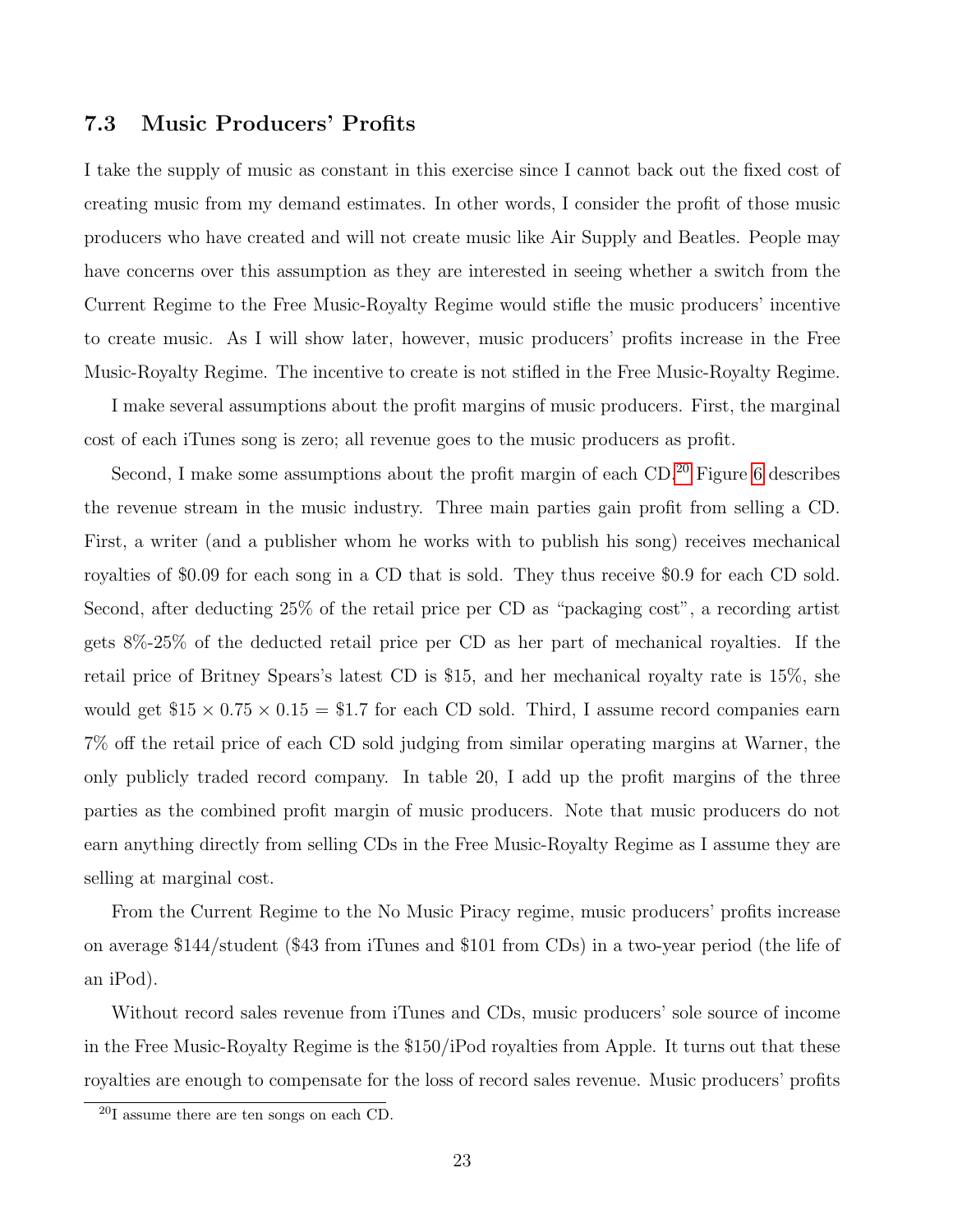increase \$42/student in a two-year period. The change of the channel of income keeps the music producers as motivated as they currently are, if not more motivated, to create music in the Free Music-Royalty Regime.

#### <span id="page-23-1"></span>7.4 Total Welfare Changes

On average, there is a loss of \$79/student if the government switches from the Current Regime to the No Music Piracy Regime. On the other hand, even though switching to the Free Music-Royalty Regime does not benefit every student, there is, on average, a gain of \$534/student. While the No Music Piracy Regime benefits music producers at the expense of all students and Apple, the Free Music-Royalty Regime benefits most students and music producers at the expense of Apple. Note in the Free Music-Royalty Regime, the per-student profit change for Apple and music producers combined is positive  $(-\$13.26 + \$41.71 = \$28.45)$ .

## <span id="page-23-0"></span>8 Conclusion

Two beliefs about music piracy prevail in the music industry. First, music piracy hurts music record sales. Second, the only copyright regime that can help the music industry is one that will eradicate music piracy. I test these two prevailing beliefs using a unique conjoint survey data set and find that the first belief is right while the second is wrong. Estimates from the three-stage least-square estimation indicate that music piracy does indeed hurt record sales. This corroborates the first belief of the music industry but is contrary to what Oberholzer-Gee and Strumpf (2007) claim. However, a copyright regime that eradicates music piracy is not the only regime that can help the music industry. In order to support my claim, I first use a Bayesian approach to estimate the demand for iPods and show that music piracy contributes approximately 22% to iPod sales. Then I use the demand estimates to conduct counterfactuals. In the counterfactuals, I evaluate and compare the impact of switching from the Current Regime to two other copyright regimes on three groups: students, Apple and music producers. Results indicate that while the No Music Piracy Regime benefits music producers at the expense of students and Apple, the Free Music-Royalty Regime benefits most students and music producers at the expense of Apple.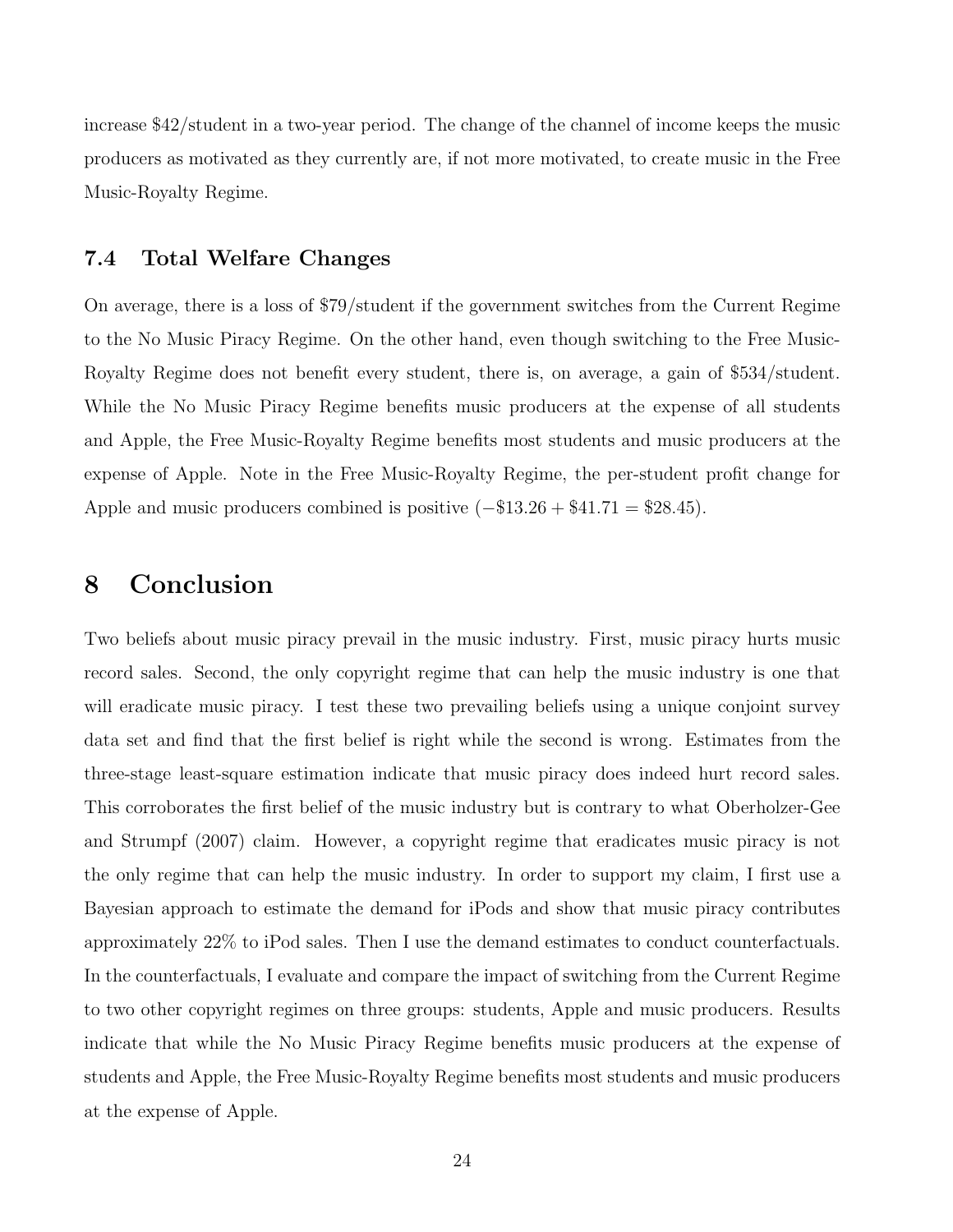In addition to iPods, many other products are also complements of music and would thus benefit in the Free Music-Royalty Regime. Examples include other brands of MP3 players, Internet Providers and live music performances. While I only focus on iPods in this paper, my approach can easily be extended to examine the complementary relationships between music and these other products. This extension can make possible the evaluation of the impacts of different copyright regimes on different products.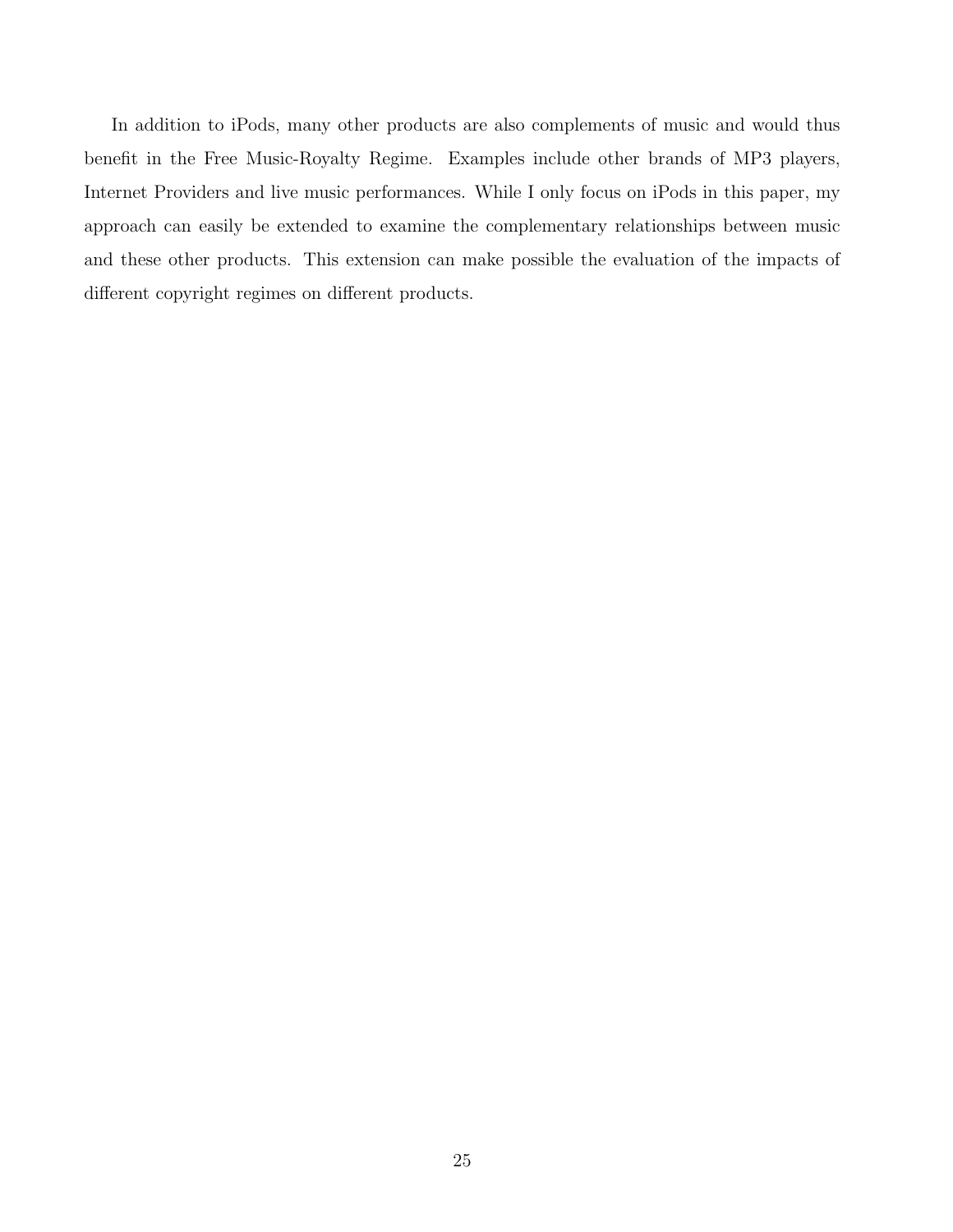# References

- AssociatedPress (2005): "Rethinking the File-Swap Morass," [http://www.wired.com/](http://www.wired.com/entertainment/music/news/2005/06/68000) [entertainment/music/news/2005/06/68000](http://www.wired.com/entertainment/music/news/2005/06/68000).
- BERRY, S., J. LEVINSOHN, AND A. PAKES (1995): "Automobile Prices in Market Equilibrium," Econometrica, 63(4), 841–890.
- BHATTACHARJEE, S., R. D. GOPAL, K. LERTWACHARA, AND J. R. MARSDEN (2006): "Impact of Legal Threats on Online Music Sharing Activity: An Analysis of Music Industry Legal Actions," Journal of Law and Economics, 49(1), 91–114.
- BLACKBURN, D. (2004): "Does File Sharing Affect Record Sales?," PhD diss. Harvard University.
- BOLDRIN, M., AND D. LEVINE (2008): Against Intellectual Monopoly. Cambridge University Press, New York, NY.
- Carlsson, F., and P. Martinsson (2001): "Do Hypothetical and Actual Marginal Willingness to Pay Differ in Choice Experiments?," Journal of Environmental Economics and Management, 41(2), 179–192.
- Fisher, W. W. (2004): Promises to Keep. Stanford University Press, Stanford, CA.
- Green, P. E., A. M. Krieger, and Y. J. Wind (2004): "Adventures in Conjoint Analysis: A Practitioner's Guide to Trade-Off Modeling and Applications," [http://marketing.](http://marketing.wharton.upenn.edu/people/faculty/green/green_monograph.cfm) [wharton.upenn.edu/people/faculty/green/green\\_monograph.cfm](http://marketing.wharton.upenn.edu/people/faculty/green/green_monograph.cfm).
- Green, P. E., and V. R. Rao (1971): "Conjoint Measurement for Quantifying Judgment Data," Journal of Marketing Research, 8(3), 355–363.
- Hensher, D. (1994): "Stated Preference Analysis of Travel Choices: The State of Practice," Transportation, 21(2), 107–133.
- Hensher, D., and J. Louviere (1983): "Using Discrete Choice Models with Experimental Design Data to Forecast Consumer Demand for a Unique Cultural Event," The Journal of Cultural Research, 10(3), 348–361.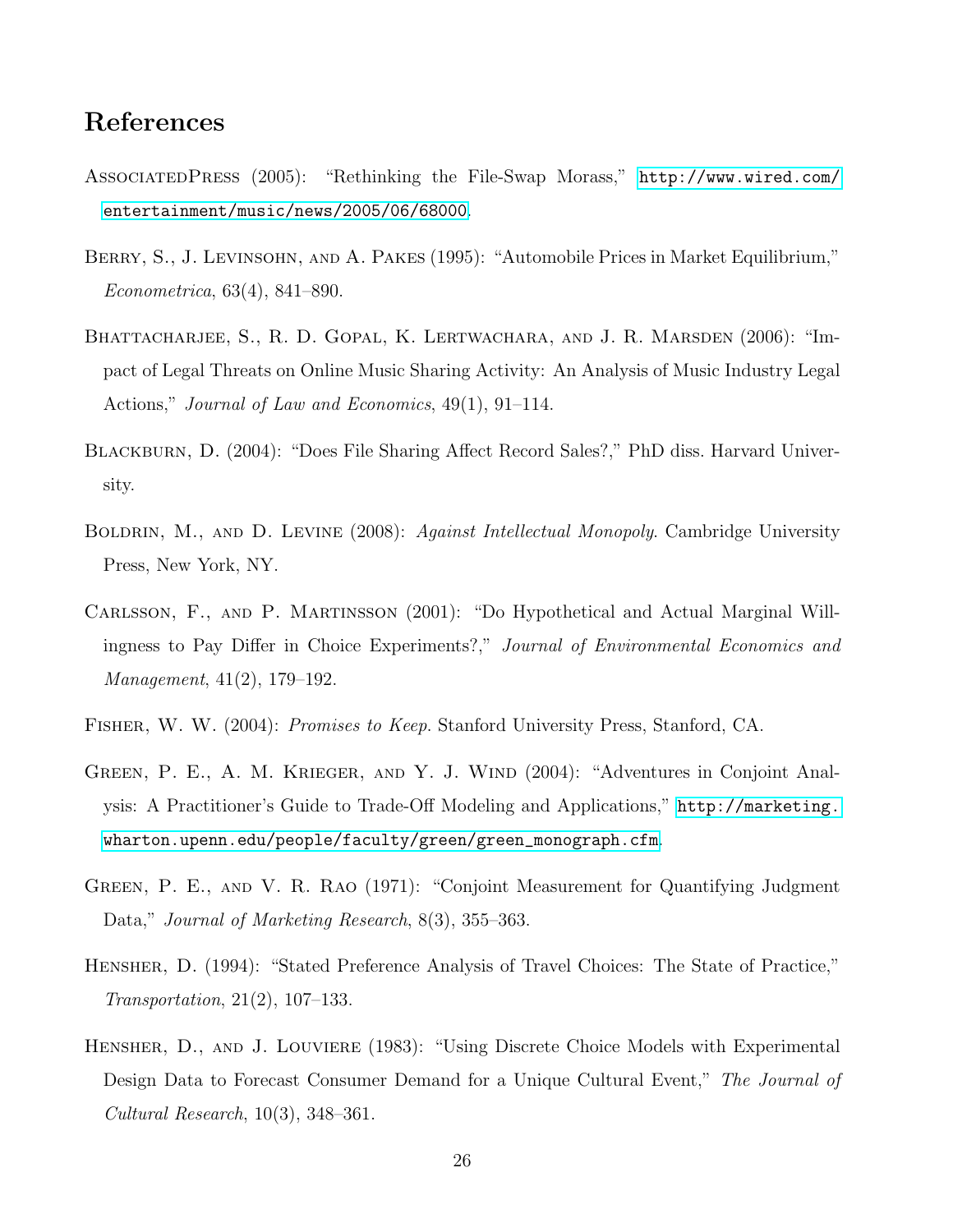- HENSHER, D., J. LOUVIERE, AND J. SWAIT (1999): "Combining Sources of Preference Data," Journal of Econometrics, 89(1-2), 197–221.
- KREMER, M. (1998): "Patent Buyouts: A Mechanism for Encouraging Innovation," Quaterly Journal of Economics, 113(4), 1137–1167.
- LIEBOWITZ, S. J. (2006): "File Sharing: Creative Destruction or Just Plain Destruction?," Journal of Law and Economics, 49(1), 1–28.
- (2007): "How Reliable is the Oberholzer-Gee and Strumpf paper on File Sharing," [http://papers.ssrn.com/sol3/papers.cfm?abstract\\_id=1014399](http://papers.ssrn.com/sol3/papers.cfm?abstract_id=1014399).
- Louviere, J., and G. Woodworth (1983): "Design and Analysis of Simulated Consumer Choice or Allocation Experiments: An Approach Based on Aggregate Data," Journal of Marketing Research, 20(4), 350–367.
- NETANEL, N. (2003): "Impose a Noncommercial Use Levy to Allow Free Peer-to-Peer File Sharing," The University of Texas School of Law, (009), Law and Economics Working Paper.
- Nevo, A. (2000): "A Practitioner's Guide to Estimation of Random Coefficients Logit Models of Demand," Journal of Economics and Management Strategy, 9(4), 513–548.
- NORDHAUS, W. D. (1969): Invention, growth, and welfare: A theoretical treatment of technological change. MIT Press, Cambridge, MA.
- Oberholzer-Gee, F., and K. Strumpf (2007): "Effect of File Sharing on Record Sales: An Empirical Analysis," Journal of Political Economy, 115(1), 1–42.
- Orme, B. K. (2005): Getting Started with Conjoint Analysis: Strategies for Product Design and Pricing Research. Research Publisher LLC, Madison, WI.
- PEITZ, M., AND P. WAELBROECK (2004): "The Effect of Internet Piracy on Music Sales: Cross-Section Evidence," Review of Economics Research on Copyright Issues, 1(2), 71–79.
- PETRIN, A. (2002): "Quantifying the Benefits of New Products: The Case of the Minivan," Journal of Political Economy, 110(4), 705–729.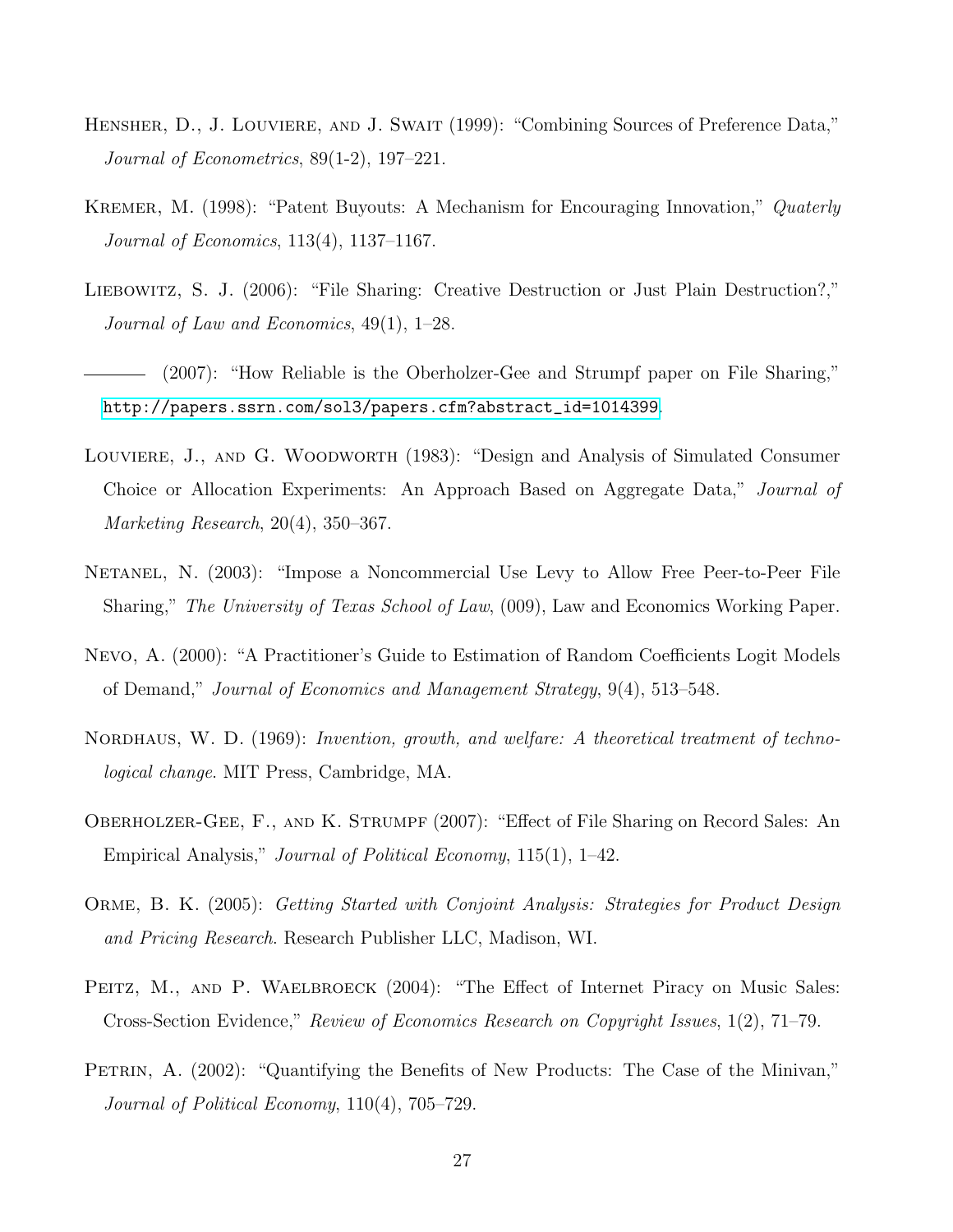- ROB, R., AND J. WALDFOGEL (2006): "Piracy on the High C's: Music Downloading, Sales Displacement, and Social Welfare in a Sample of College Students," Journal of Law and Economics, 49(1), 29–62.
- ROSSI, P., G. ALLENBY, AND R. MCCULLOCH (2005): Bayesian Statistics and Marketing. John Wiley and Sons, Hoboken, NJ.
- SABBAGH, D. (2008): "Average teenager's iPod has 800 illegal music tracks," TIMESON-LINE, [http://technology.timesonline.co.uk/tol/news/tech\\_and\\_web/personal\\_](http://technology.timesonline.co.uk/tol/news/tech_and_web/personal_tech/article4144585.ece) [tech/article4144585.ece](http://technology.timesonline.co.uk/tol/news/tech_and_web/personal_tech/article4144585.ece).
- SAWTOOTHSOFTWARE (2008): "The CBC System for Choice-Based Conjoint Analysis," Sawtooth Software Technical Paper Series.
- SHILLER, B., AND J. WALDFOGEL (2008): "Music for a Song: An Emirical Look at Uniform Song Pricing and its Alternatives," [http://bpp.wharton.upenn.edu/waldfogj/workpap.](http://bpp.wharton.upenn.edu/waldfogj/workpap.html) [html](http://bpp.wharton.upenn.edu/waldfogj/workpap.html).
- ZENTNER, A. (2006): "Measuring the Effect of File Sharing on Music Purchases," Journal of Law and Economics,  $49(1)$ , 63-90.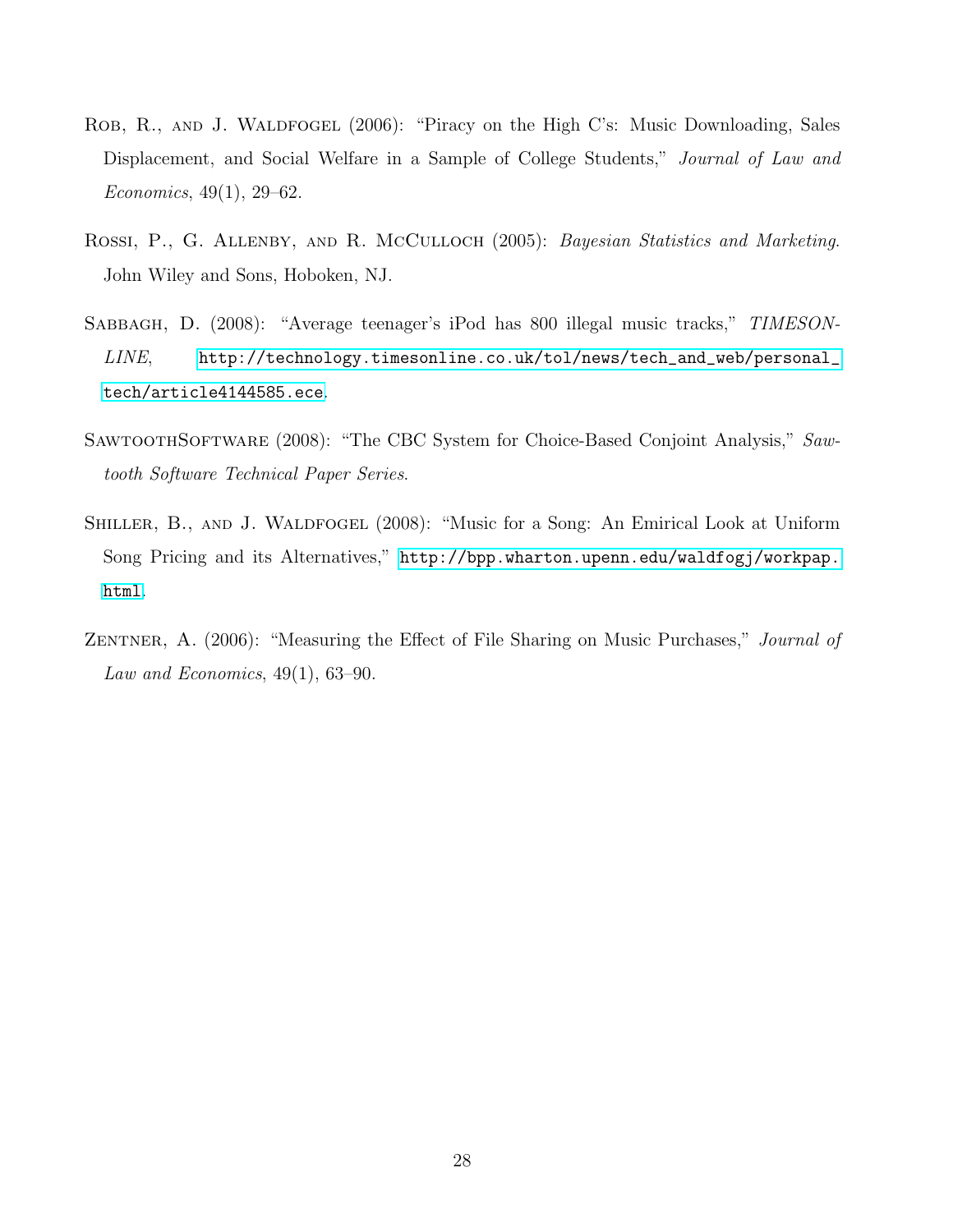|                              | 2004 | 2005 | <b>2006</b> |
|------------------------------|------|------|-------------|
| Broadband lines              | 34   | 43   | 57          |
| Single tracks downloaded 143 |      | 353  | 582         |
| Album downloads              | 6    | 16   | 33          |
| Mobile subscriptions         | 163  | 174  | 194         |

Table 1: US Legal Digital Music Market Growing (millions)

Sources: IFPI "Digital Music Report" 2006 and 2007.

Table 2: Percentage of Adult Population Answering YES to

"Do you ever download music files on your computer

|         | $Aug-Sep$      | Oct  |      | June Nov       | May-June       | Feb  |
|---------|----------------|------|------|----------------|----------------|------|
|         | 2001           | 2002 | 2003 | 2003           | 2004           | 2005 |
| Overall | 15             | 19   | 19   | 9              | 13             | 13   |
| 18-29   | 36             | 41   | 43   | 23             | 31             | 32   |
| 30-49   | 16             | 21   | 20   | 9              | 11             | 13   |
| 50-64   | 6              | 8    | 8    | $\overline{4}$ | 6              | 7    |
| $65+$   | $\overline{2}$ | 3    | 1    | $\overline{2}$ | $\overline{2}$ | 1    |
| Men     | 19             | 22   | 23   | 12             | 17             | 14   |
| Women   | 13             | 16   | 15   | 7              | 9              | 12   |

so you can play them at any time you want?"

Source: Pew Internet Project

Table 3: Apple Dominates the MP3 Market

| Brand         | Unit Share |
|---------------|------------|
| Apple         | 72.7%      |
| Sandisk       | 8.9%       |
| Microsoft     | $3.2\%$    |
| Creative Labs | $2.9\%$    |
| Samsung       | $2.0\%$    |

Source: NPD Group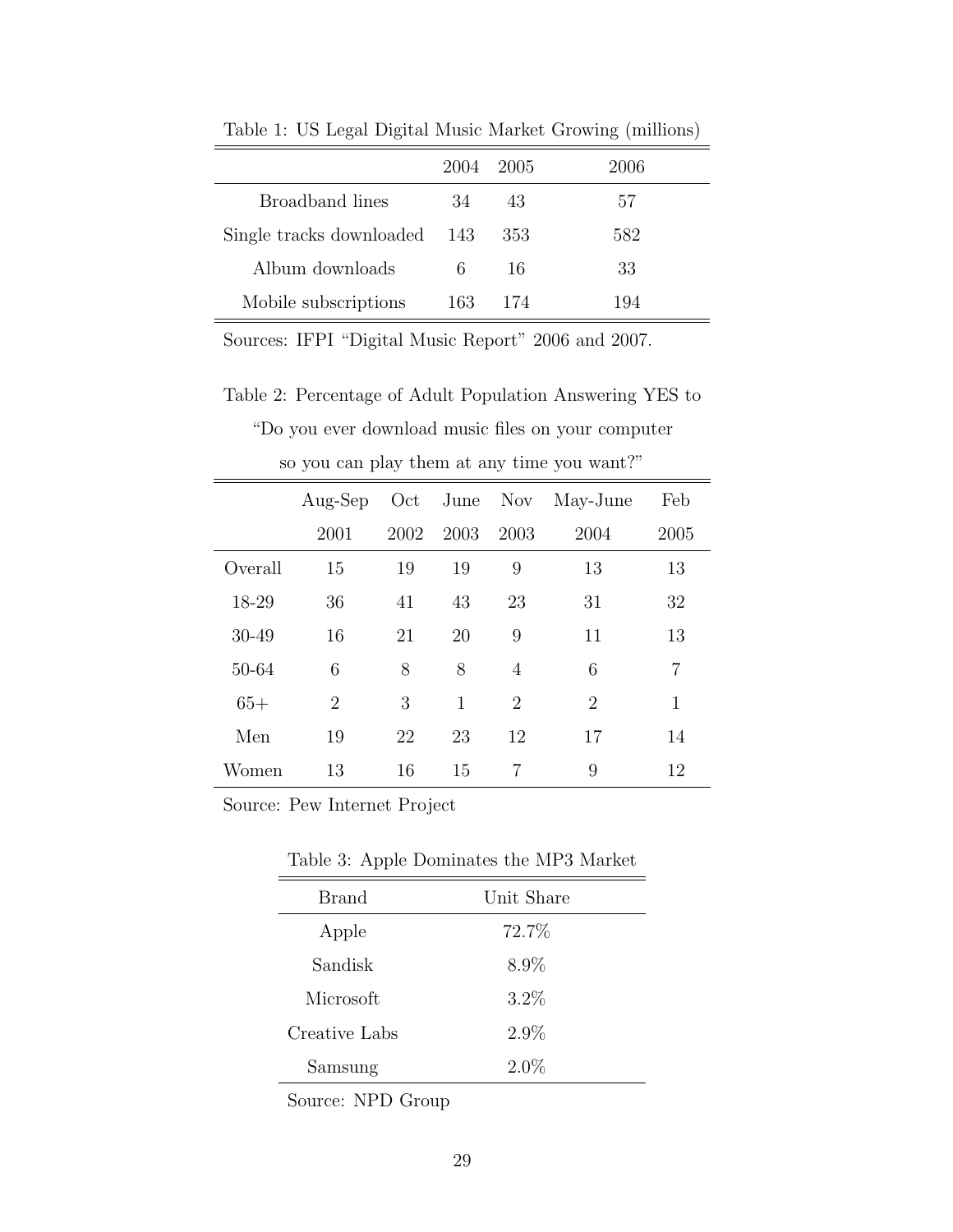|                                  | Mean $(s.d.)$  | Min            | Max   |
|----------------------------------|----------------|----------------|-------|
| Age                              | 18.94(1.87)    | 13             | 45    |
| Own an MP3 player                | 0.86(0.35)     | $\overline{0}$ | 1     |
| Own an iPod                      | 0.72(0.45)     | $\theta$       | 1     |
| Songs on the computer            | 2508 (4773)    | $\theta$       | 75000 |
| CD bought last month             | 0.58(1.61)     | $\theta$       | 30    |
| iTunes songs bought last month   | 4.53(14.30)    | $\theta$       | 250   |
| Free songs downloaded last month | 69.77 (277.90) | $\theta$       | 4000  |

Table 4: Summary Statistics of Data

Table 5: Songs Pirated/Month by Pirates

|                        | Mean Min Max |              |           | N.   |
|------------------------|--------------|--------------|-----------|------|
| Battacharjee et al 216 |              | $\sim$ 1     | 3901 2056 |      |
| Leung                  | 153          | $\mathbf{1}$ | 4000      | -884 |
|                        |              |              |           |      |

Table 6: Summary Statistics of Conjoint Survey

| Choice   |         | First Choice $(\%)$ Second Choice $(\%)$ |
|----------|---------|------------------------------------------|
| iPod     | 46.11\% | 28.50%                                   |
| Computer | 36.63\% | 37.23\%                                  |
| Radio    | 17.27\% | 34.28%                                   |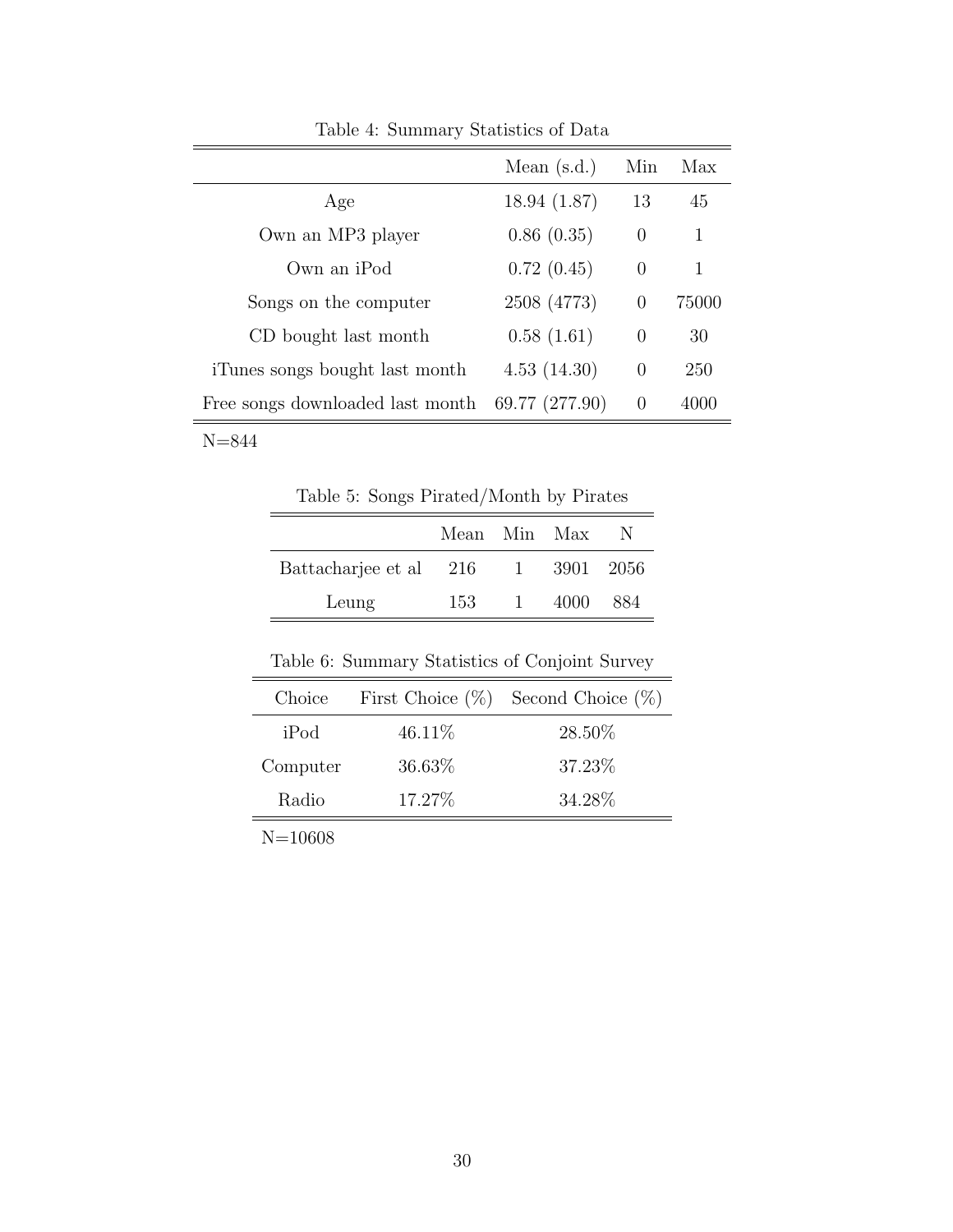| Attribute                     | Lowest level | Highest level |
|-------------------------------|--------------|---------------|
| iPod price                    | 56.75%       | 42.21\%       |
| Price per song in iTunes      | 74.22%       | 42.37%        |
| Price per CD                  | 66.88%       | 39.66%        |
| Probability of getting caught | 85\%         | 23.89\%       |
| Fine per song                 | 85\%         | 39.22\%       |
| GВ                            | 53.04%       | 53.51\%       |
|                               |              |               |

Table 7: iPod as First Choice Under Extreme Attributes' Levels

Table 8: Exogenous Regressors in the Music Demand

| $\pi^* = \pi + 0.001$ | probability of getting caught                         |
|-----------------------|-------------------------------------------------------|
| $f^* = f + 1$         | fine per song when caught                             |
| $P_s^*$               | price per iTunes song                                 |
| $P_c^*$               | price per CD                                          |
| iPod                  | indicator for iPod                                    |
| $h^* = h + 1$         | hours spent on internet per day                       |
| Antivirus             | indicator for having antivirus software               |
| P2Pfd                 | indicator for having piracy friend                    |
| Dorm                  | indicator for living in dorm                          |
| <i>Income</i>         | level of income                                       |
| Prob                  | perceived probability of getting caught in real world |
| MusInt                | level of music interest                               |
| $P2P^*$               | illegal songs downloaded last month                   |
| $iTunes^*$            | iTunes songs purchased last month                     |
| $CD^*$                | CD purchased last month                               |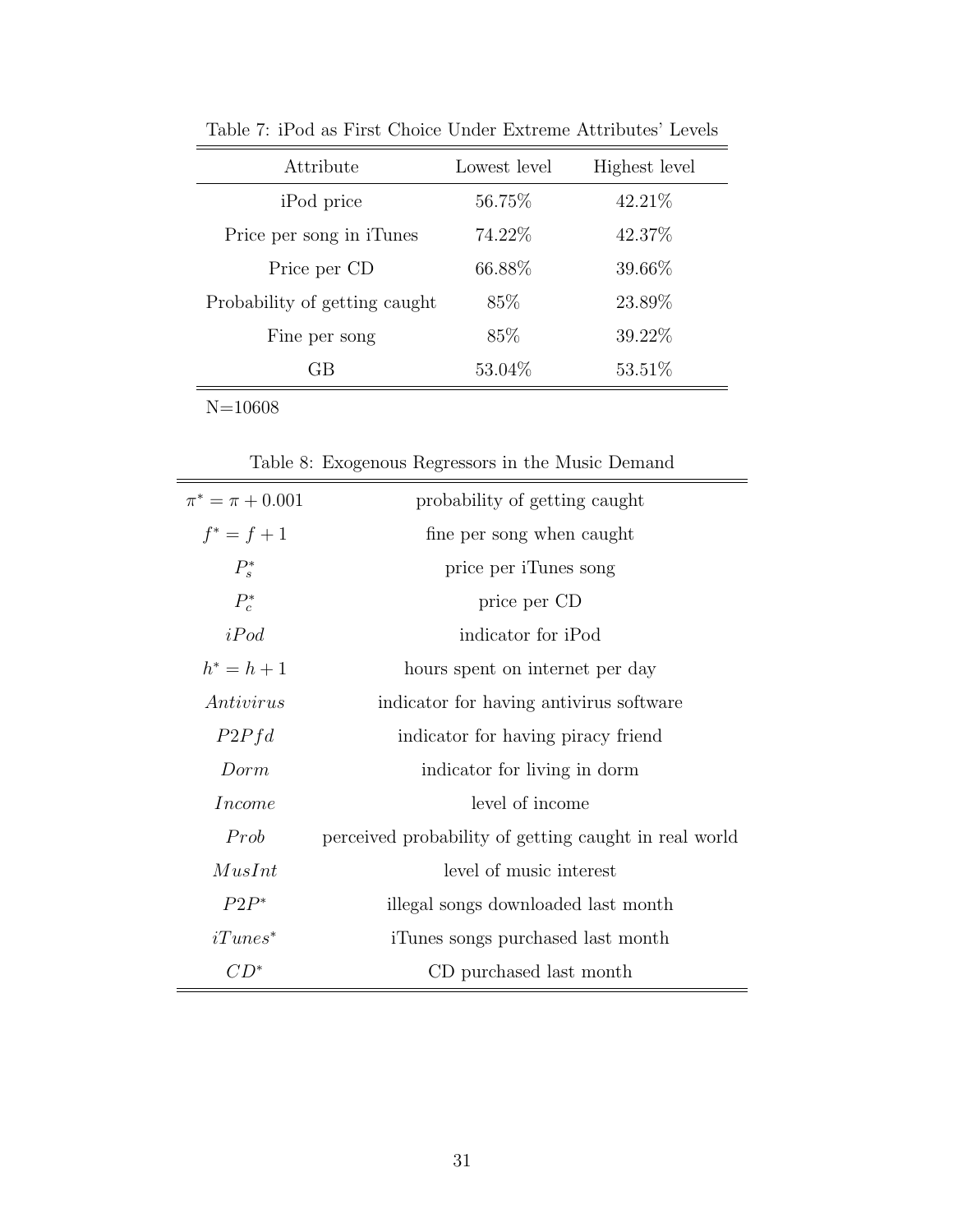|                 |               | Table 9: Music Demand/Month (std. err.)                       |                            |
|-----------------|---------------|---------------------------------------------------------------|----------------------------|
|                 |               | $\log(P2P + 1)$ Demand/Month $\log(iT$ unes + 1) Demand/Month | $log(CD + 1)$ Demand/Month |
| Constant        | 0.27(0.19)    | 2.21(0.07)                                                    | 0.93(0.04)                 |
| $\log Y^*_p$    |               | (10.07)(0.01)                                                 | $-0.04(0.01)$              |
| $\log Y_s^*$    | $-0.33(0.03)$ |                                                               | $-0.09(0.01)$              |
| $\log Y_c^*$    | $-0.02(0.10)$ | $-0.09(0.06)$                                                 |                            |
| $iPod$          | 0.37(0.06)    | 0.14(0.03)                                                    |                            |
| $\log \pi^*$    | $-0.32(0.01)$ |                                                               |                            |
| $\log f^*$      | $-0.21(0.01)$ |                                                               |                            |
| $\log P_s^*$    |               | $-1.82(0.04)$                                                 |                            |
| $\log P_c^*$    |               |                                                               | $-0.28(0.01)$              |
| Antivirus       | 0.29(0.12)    |                                                               |                            |
| $\log h^*$      | $-0.20(0.07)$ |                                                               |                            |
| $P2Pfd$         | 0.06(0.03)    |                                                               |                            |
| Dorm            | 0.11(0.06)    |                                                               |                            |
| Income          | 0.05(0.03)    |                                                               |                            |
| ${\cal P}rob$   | 0.05(0.01)    |                                                               |                            |
| $MusInt$        |               | 0.02(0.02)                                                    | 0.02(0.01)                 |
| MusInstr        |               |                                                               | $-0.004(0.015)$            |
| $\log{P2P^*}$   | 0.35(0.01)    |                                                               |                            |
| $\log iT$ unes* |               | 0.23(0.01)                                                    |                            |
| $\log CD^{*}$   |               |                                                               | 0.25(0.01)                 |
| $N = 3240$      |               |                                                               |                            |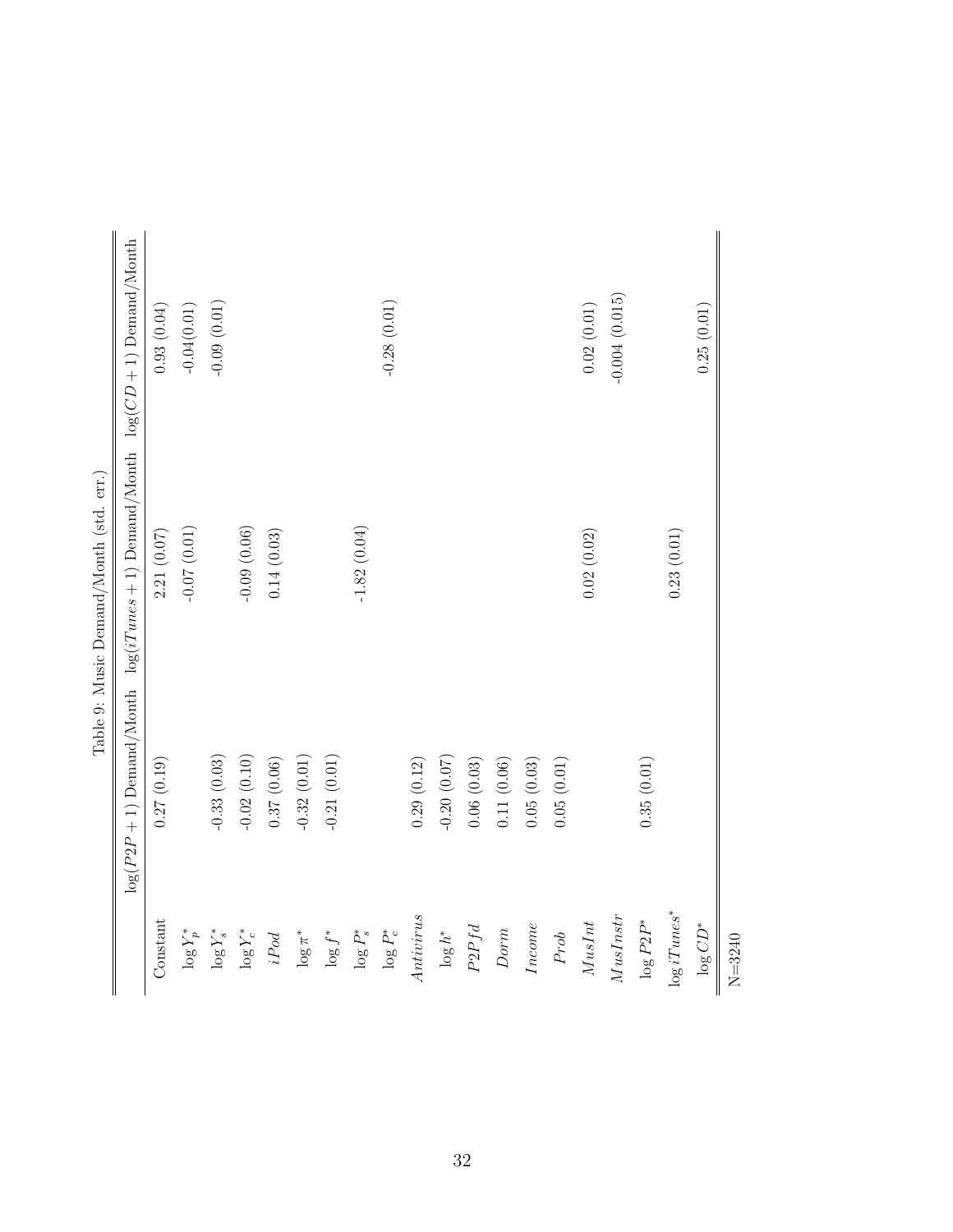|                                        | $y_{P2P}$         | $y_{iTunes}$ | $y_{CD}$  |
|----------------------------------------|-------------------|--------------|-----------|
| $\pi(0.0001 \rightarrow 0.0002)$       | $-2.83\%$ 0.20\%  |              | $0.10\%$  |
| f (\$100 $\rightarrow$ 200)            | $-13.76\%$ 1.03\% |              | $0.54\%$  |
| $P_s(0.99 \rightarrow 1.09)$           | $3.05\% -8.73\%$  |              | 0.72%     |
| $P_c(15 \to 16.5)$                     | $-0.01\%$ 0.22\%  |              | $-2.51\%$ |
| To a "no-iPod" world $-20.21\%$ -7.77% |                   |              | 1.80\%    |

Table 10: Percentage Change of Demand for Music When Price Changes

Table 11: Piracy Elasticity of Sales  $(\%)$ 

| Oberholzer-Gee and Strumpf -0.00001 |           |
|-------------------------------------|-----------|
| Rob and Waldfogel                   | $-0.13$   |
| Blackburn                           | $-0.18$   |
| Leung $(CD \, \, \text{sales})$     | $-0.04$   |
| Leung (iTunes sales)                | $-(1.07)$ |

Table 12: Discrete Choice Demand Estimation (std. err.)

| Coef.                                | Homogenous Coef. |
|--------------------------------------|------------------|
| Dummy                                |                  |
| iPod                                 | 0.215(0.060)     |
| $0.001*$ Songs on PC $*1$ {iPod}     | 0.146(0.014)     |
| Computer                             | $-0.215(0.044)$  |
| $0.001*$ Songs on PC $*1$ {Computer} | 0.156(0.014)     |
| Product Attributes                   |                  |
| $P_i$ (\$100)                        | $-0.223(0.012)$  |
| GB                                   | 0.056(0.008)     |
| $\hat{P2P_{ii}}$                     | 0.024(0.001)     |
| $iTunes_{ii}$                        | 0.090(0.004)     |
|                                      | 0.270(0.034)     |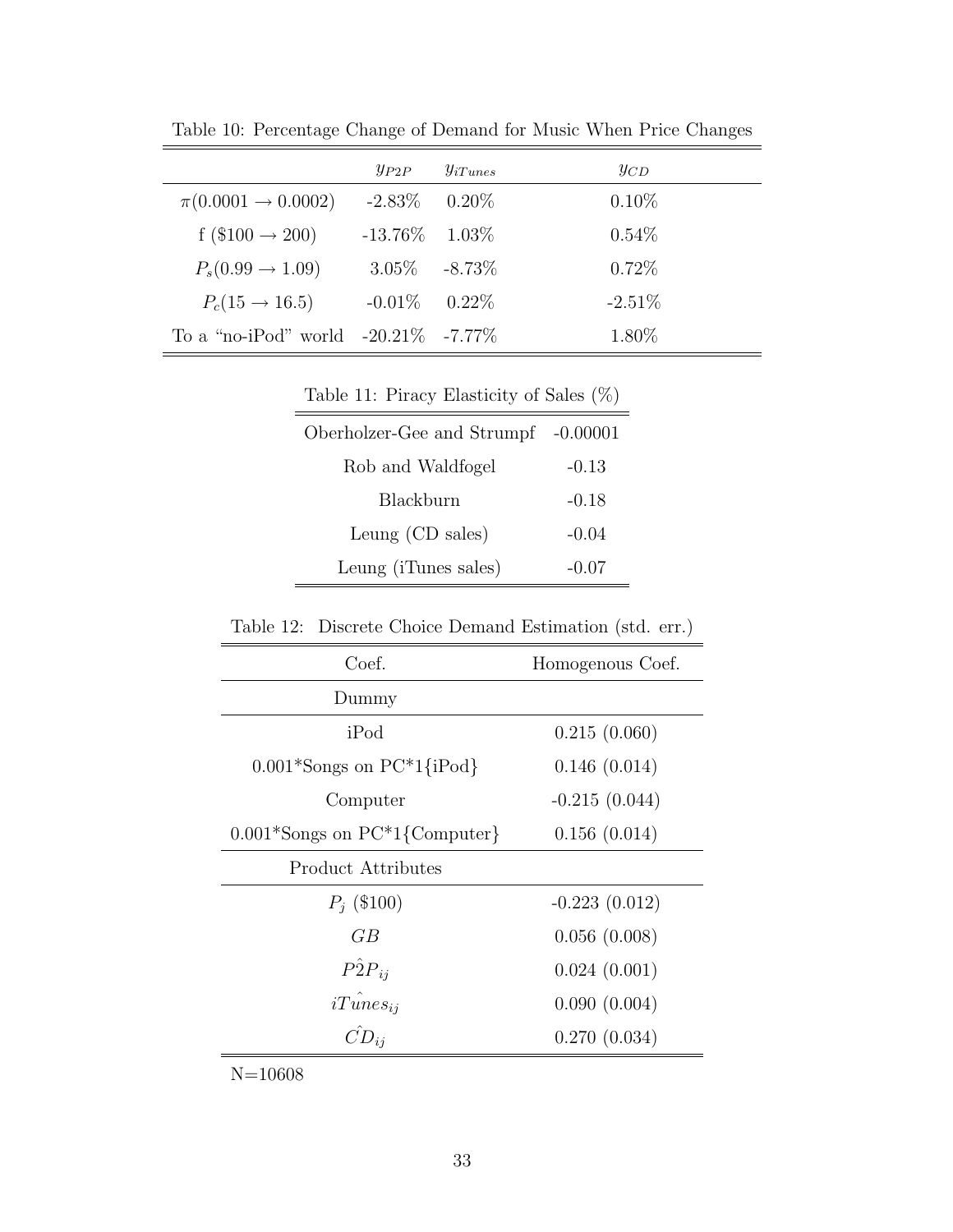| $P_{iPod}$   | $-0.202$  |
|--------------|-----------|
| $P_{iTunes}$ | $-0.008$  |
| $P_{cd}$     | $-0.010$  |
| $\pi$        | $-0.0004$ |
|              | $-0.023$  |

Table 13: Elasticities of iPod with Homogenous Coef.

| Table 14. Heterogenery Improves Fit |                      |  |
|-------------------------------------|----------------------|--|
|                                     | Log Marginal Density |  |
| Homogenous Coef.                    | -15786.634           |  |
| 1 Component                         | $-11870.235$         |  |
| 5 Components                        | $-10960.389$         |  |

Table 14: Heterogeneity Improves Fit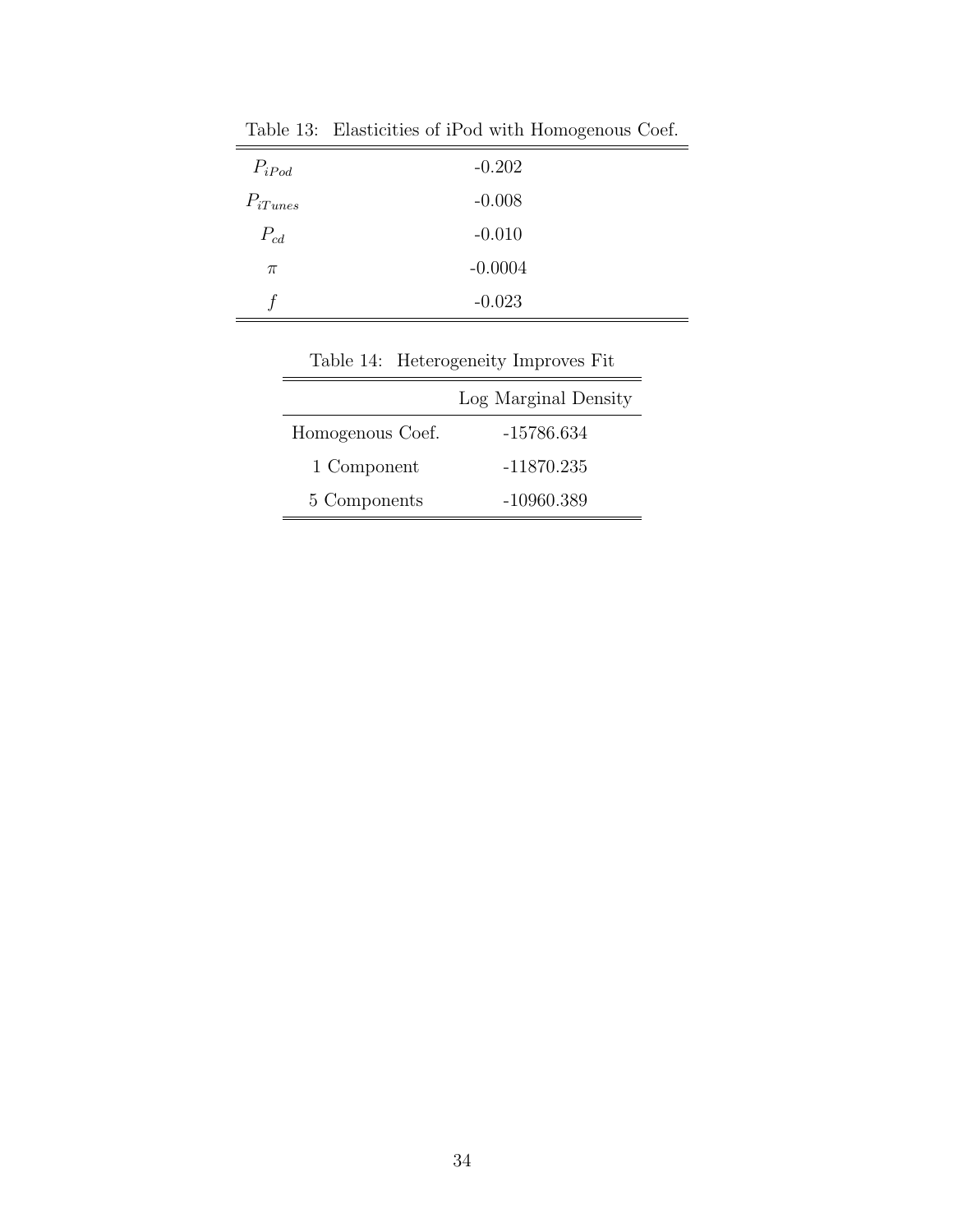| Coef.                                         |           | 1 Component     | 5 Components    |
|-----------------------------------------------|-----------|-----------------|-----------------|
| Dummy                                         |           |                 |                 |
| iPod                                          | Mean      | 1.534(0.208)    | 1.660(0.230)    |
|                                               | Std. dev. | 10.316(1.360)   |                 |
| $0.001*$ Songs on PC $*1$ {iPod}              | Mean      | 0.614(0.124)    | 0.141(0.219)    |
|                                               | Std. dev. | 0.263(0.131)    |                 |
| Computer                                      | Mean      | 0.968(0.176)    | 0.853(0.054)    |
|                                               | Std. dev. | 8.435(1.005)    |                 |
| $0.001*$ Songs on PC <sup>*</sup> 1{Computer} | Mean      | 0.636(0.110)    | 0.943(0.064)    |
|                                               | Std. dev. | 0.239(0.096)    |                 |
| Product Attributes                            |           |                 |                 |
| $P_i$ (\$100)                                 | Mean      | $-0.492(0.032)$ | $-2.118(0.467)$ |
|                                               | Std. dev. | 0.229(0.039)    |                 |
| GB                                            | Mean      | 0.137(0.011)    | 0.395(0.036)    |
|                                               | Std. dev. | 0.039(0.006)    |                 |
| $P2P_{ii}$                                    | Mean      | 0.112(0.003)    | 0.353(0.011)    |
|                                               | Std. dev. | 0.011(0.001)    |                 |
| $iTunes_{ii}$                                 | Mean      | 0.242(0.009)    | 0.581(0.027)    |
|                                               | Std. dev. | 0.040(0.006)    |                 |
| $CD_{ij}$                                     | Mean      | 0.670(0.124)    | 1.224(0.097)    |
|                                               | Std. dev. | 0.533(0.153)    |                 |

Table 15: Discrete Choice Demand Estimation (std. err.)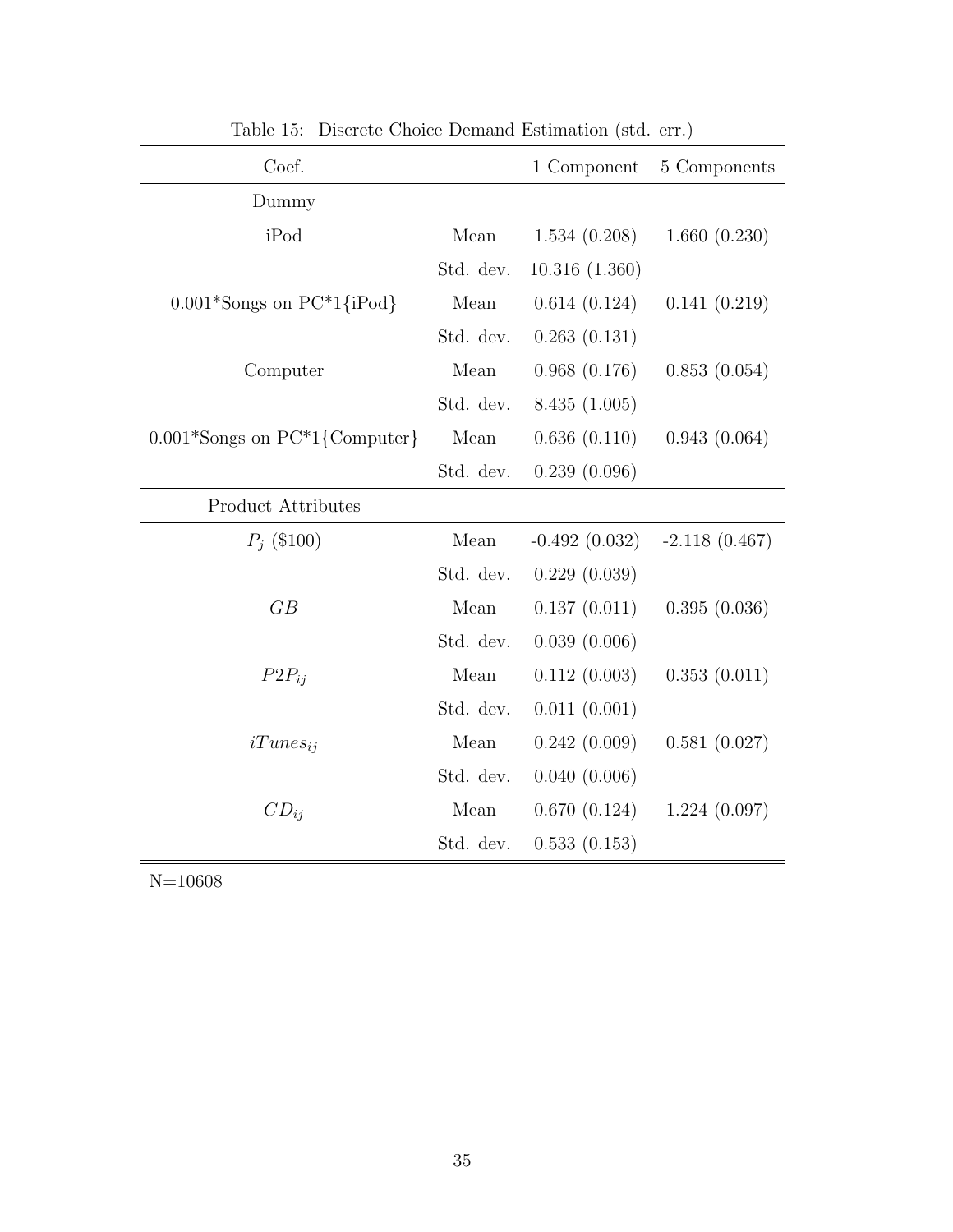|              | Homogenous Coef. 1 Component |           | 5 Components |
|--------------|------------------------------|-----------|--------------|
| $P_{iPod}$   | $-0.202$                     | $-0.309$  | $-2.373$     |
| $P_{iTunes}$ | $-0.008$                     | $-0.0006$ | $-0.0009$    |
| $P_{cd}$     | $-0.010$                     | $-0.0003$ | $-0.0002$    |
| $\pi$        | $-0.0004$                    | $-0.0007$ | $-0.0012$    |
|              | $-0.018$                     | $-0.041$  | $-0.073$     |

Table 16: Higher Elasticities of iPod with More Flexible Estimation

Table 17: Direct Materials Cost Estimate of The New iPod Nano

| Component              | 4GB     | 8GB     |
|------------------------|---------|---------|
| Flash memory           | \$24.00 | \$48.00 |
| Display                | \$10.60 | \$10.60 |
| Microprocessor         | \$8.60  | \$8.60  |
| Electro mechanicals    | \$2.44  | \$2.44  |
| <b>SDRAM</b>           | \$2.72  | \$2.72  |
| Mechanicals            | \$2.33  | \$2.33  |
| Misc. components       | \$2.25  | \$2.25  |
| Battery                | \$1.40  | \$1.40  |
| Power management IC    | \$1.38  | \$1.38  |
| Video driver           | \$0.85  | \$0.85  |
| CODEC                  | \$0.90  | \$0.90  |
| Touch wheel controller | \$0.65  | \$0.65  |
| Buck regulators        | \$0.15  | \$0.15  |
| Utility flash memory   | \$0.59  | \$0.59  |
| Subtotal               | \$58.85 | \$82.85 |

Source: iSuppli, September 2007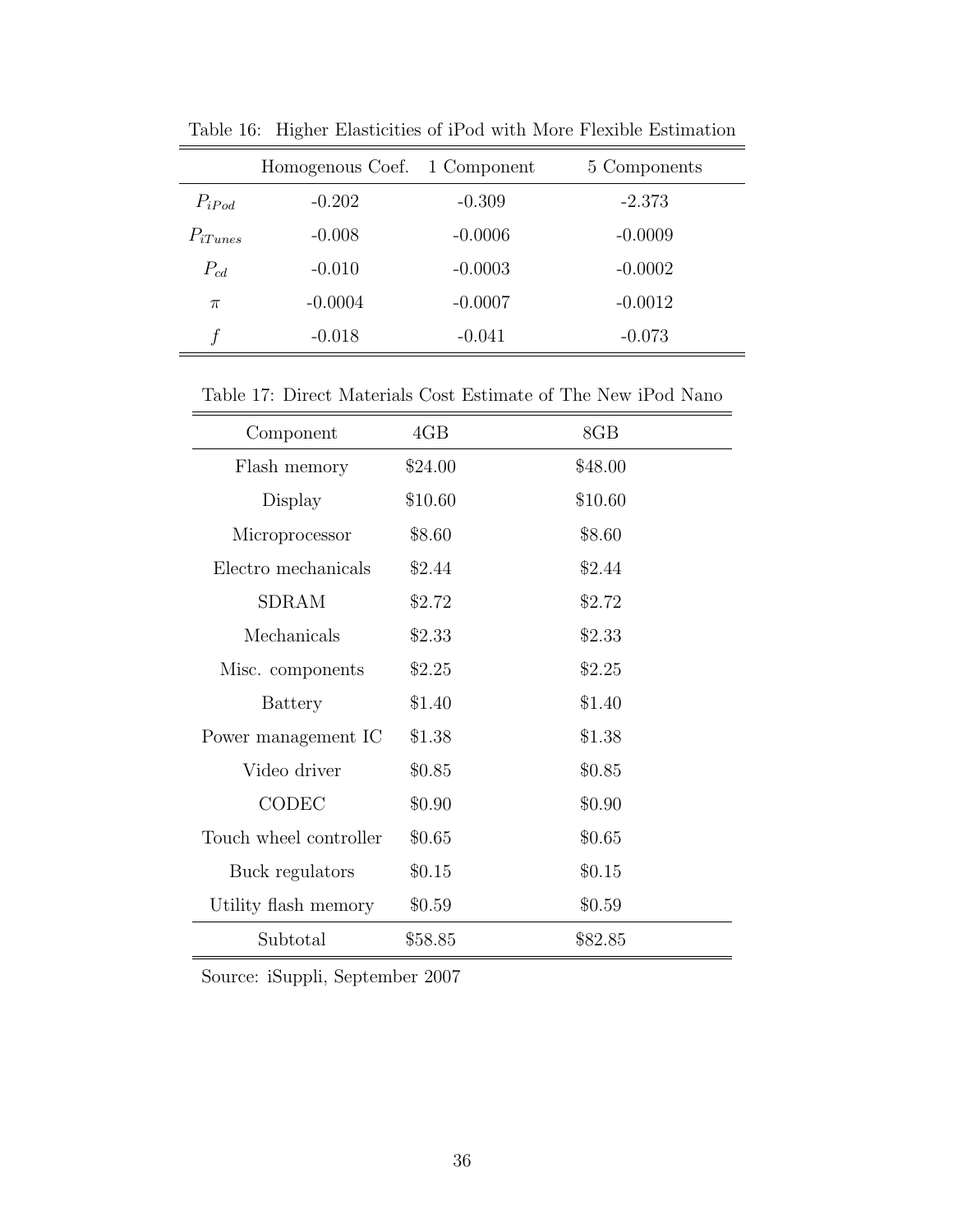| Product attributes   | Current | No Music Piracy | Free Music-Royalty |
|----------------------|---------|-----------------|--------------------|
|                      | Regime  | Regime          | Regime             |
| Royalty per iPod     | $\$0$   | $\$0$           | \$150              |
| Price per iPod       | \$200   | \$183.5         | \$335.4            |
| Price per iTune song | \$0.99  | \$0.99          | $\$0$              |
| Price per CD         | \$15    | \$15            | $\$5$              |
| $\pi$ (in %)         | 0.01    | 100             | $\overline{0}$     |
| Fine per song        | \$30    | \$10,000        | $\$0$              |

Table 18: Product Attributes in All Regimes

Table 19: Predicted Market Shares of iPod in Different Regimes (in %)

| Current Regime            | 67.77 |
|---------------------------|-------|
| No Music Piracy Regime    | 52.73 |
| Free Music-Royalty Regime | 62.91 |

| Table 20: Breakdowns of CD Pront Margins |                  |                  |                    |
|------------------------------------------|------------------|------------------|--------------------|
|                                          | Current          | No Music Piracy  | Free Music-Royalty |
|                                          | Regime           | Regime           | Regime             |
|                                          | $(P_{cd} = $15)$ | $(P_{cd} = $15)$ | $(P_{cd} = $0)$    |
| Writer/publisher                         | \$0.90           | \$0.90           | $\$0$              |
| Recording artist                         | \$1.70           | \$1.70           | $\$0$              |
| Recording company                        | \$1.05           | \$1.05           | $\$0$              |
| Total                                    | \$4.05           | \$4.05           | $\$0$              |

Table 20: Breakdowns of CD Profit Margins

Table 21: Changes of Welfare (Per Student)

| Current Regime to                   | No Music Piracy Regime | Free Music-Royalty Regime |
|-------------------------------------|------------------------|---------------------------|
| $\triangle$ Students' Surplus       | $-\$204.38$            | \$505.58                  |
| $\triangle$ Apple's profit          | $-\$19.00$             | $-$ \$13.26               |
| $\triangle$ Music producers' profit | \$144.47               | \$41.71                   |
| $\triangle$ Total Surplus           | $-$ \$78.91            | \$534.03                  |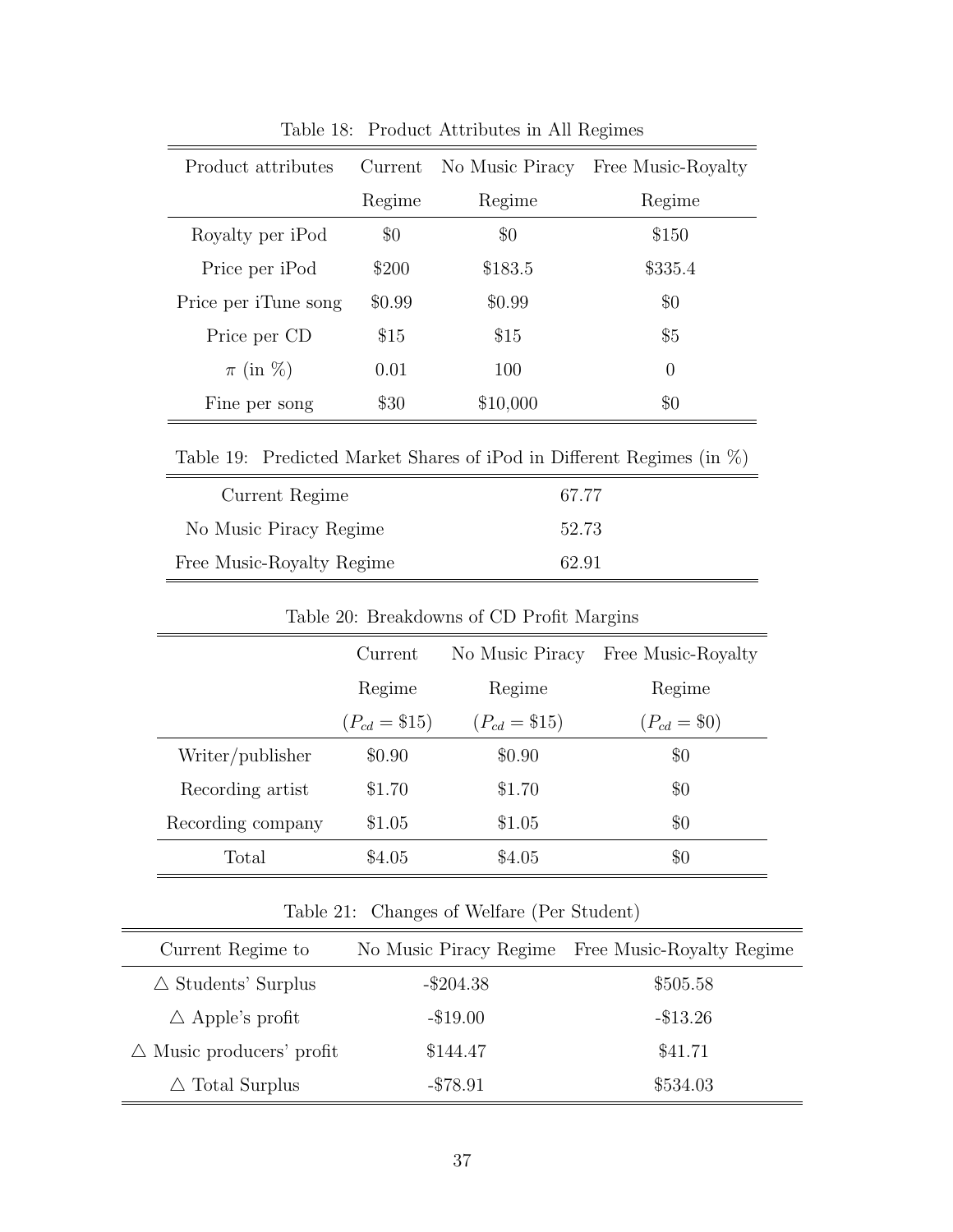

<span id="page-37-0"></span>Figure 1: Big Champagne: Avg Simultaneous P2P Users in the U.S. Has Been Growing



<span id="page-37-1"></span>Figure 2: RIAA and Apple Inc.: CDs Revenue Decreasing, iPods Revenue Growing in the U.S. (\$millions)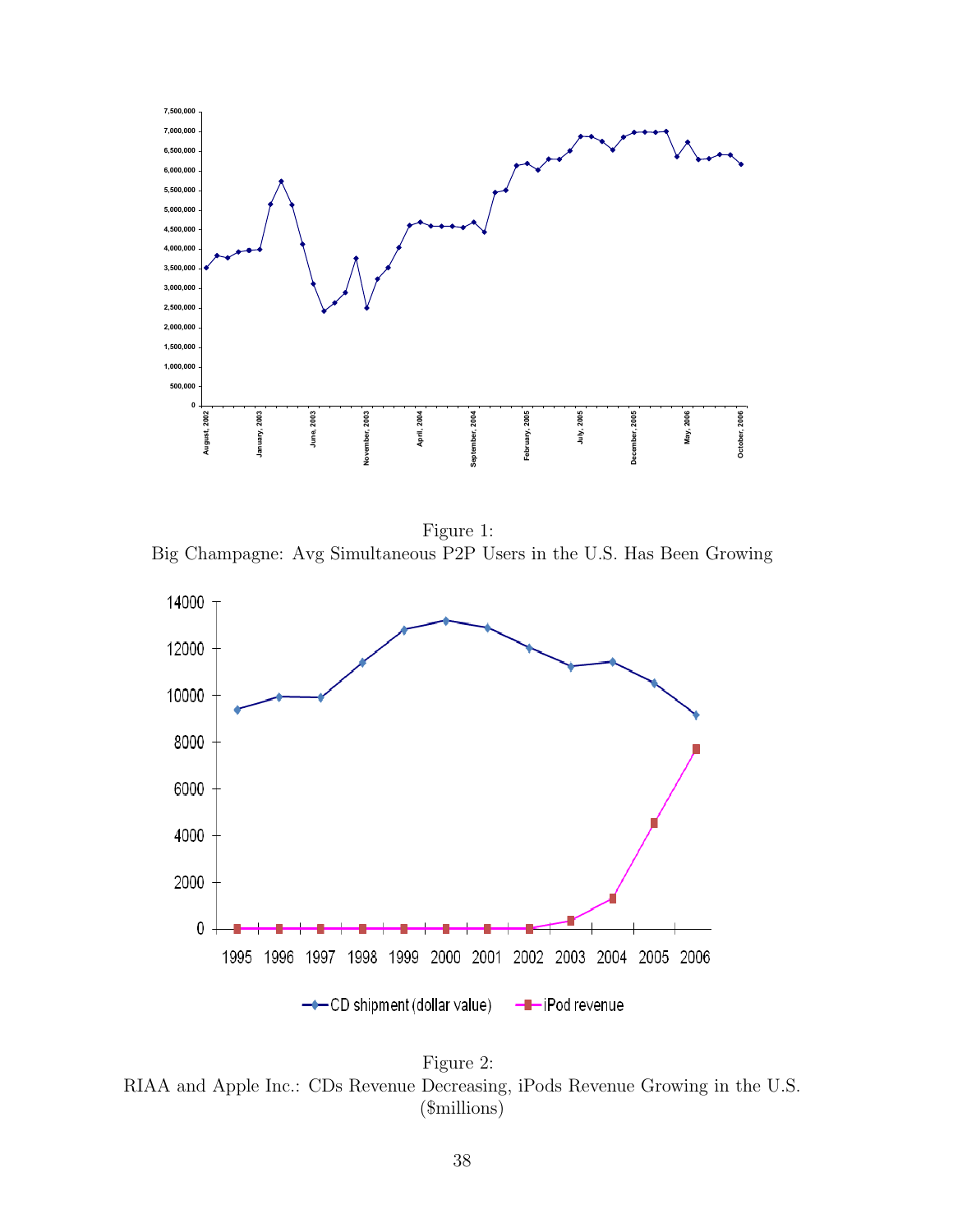| When you listen to music,<br>Your first choice is: | Second choice is:                   |            |  |
|----------------------------------------------------|-------------------------------------|------------|--|
| Option 1                                           | Option 2                            | Option 3   |  |
| iPod nano<br><b>\$US200, 4GB</b>                   | Your computer                       | Radio      |  |
| Free P2P downloading illegal.                      | Free P2P downloading illegal.       |            |  |
| Fine:                                              | Fine:                               |            |  |
| \$US200/song downloaded that month                 | \$US50/song downloaded that month   |            |  |
| Chance of getting caught per month.                | Chance of getting caught per month. |            |  |
| 1 in 2000 songs                                    | 1 in 100,000 songs                  |            |  |
| iTunes: \$ US 0.3/song                             | iTunes: \$ US 3/song                | Free music |  |
| $CD:$ \$5 each                                     | $CD: $10$ each                      |            |  |

Figure 3: A Sample of the First Sub-Task

<span id="page-38-0"></span>

Suppose you had an iPod last month and prices of music from different sources were as follows:

| P2P<br>downloading               | Illegal      | Fine: $$200/song$ | Prob. Of getting caught:<br>1 in 2000 songs |
|----------------------------------|--------------|-------------------|---------------------------------------------|
| <i>iTunes</i>                    | $$0.3$ /song |                   |                                             |
| $\mathbb{C}\mathrm{D}\mathrm{s}$ |              | \$5/CD            |                                             |

What would be your music consumption from the 3 sources?

| P <sub>2</sub> P downloading | songs                 |
|------------------------------|-----------------------|
| iTunes                       | songs                 |
| <b>CD<sub>s</sub></b>        | <b>CD<sub>S</sub></b> |

<span id="page-38-1"></span>Figure 4: A Sample of the Second Sub-Task 39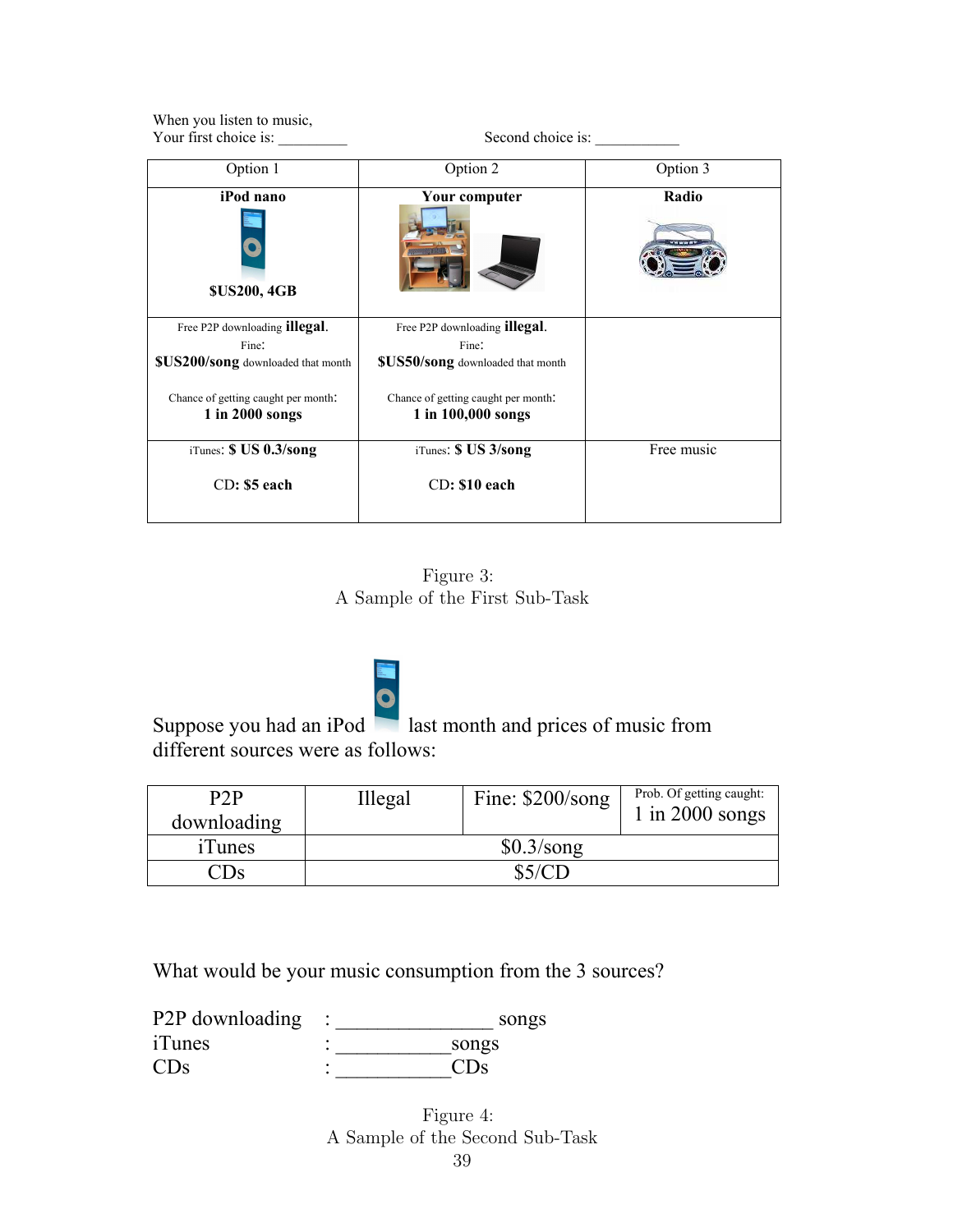

<span id="page-39-0"></span>Figure 5: Density of Random Coefficients